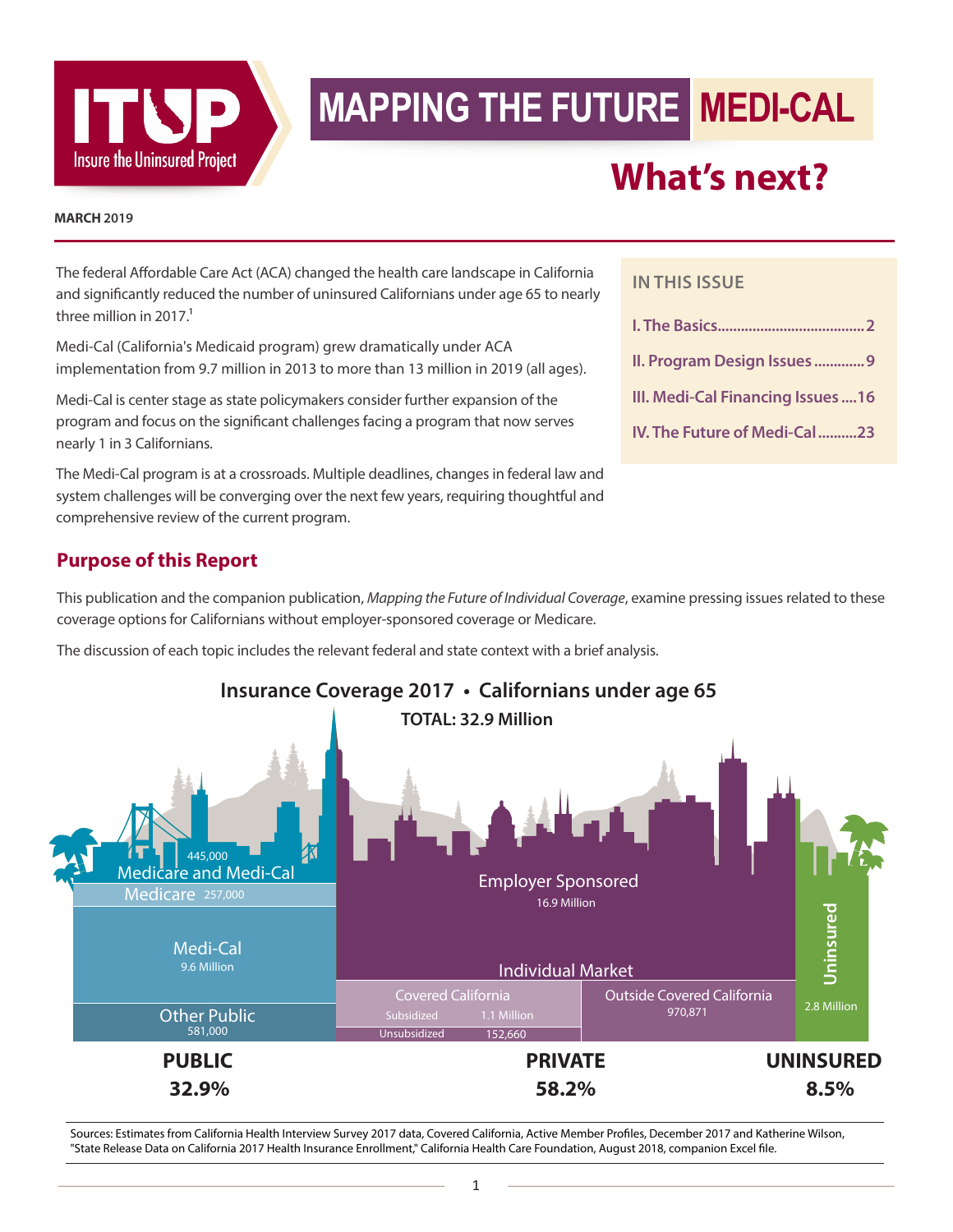## <span id="page-1-0"></span>**DEFINITIONS**

**Essential Health Benefits.** Ten core benefits defined in the ACA and covered by Medi-Cal: outpatient services, emergency services, hospitalization, maternity and newborn care, mental health and substance use disorder (SUD) services, prescription drugs, rehabilitative/habilitative services and devices, laboratory services, preventive and wellness services, chronic disease management and pediatric services, including oral and vision care.

**Full-Scope Medi-Cal.** Comprehensive benefits and services covered for Medi-Cal beneficiaries who meet income and other eligibility requirements, including federally mandated Medicaid benefits, ACA essential health benefits, and optional Medi-Cal benefits, as determined by the state. These currently include adult dental, optometry, physical therapy, acupuncture and chiropractic services, among others.

**Restricted-Scope Medi-Cal.** A limited benefit program covering emergency services, pregnancy-related services and, when needed, state-funded long-term care for individuals not eligible for full-scope Medi-Cal (primarily undocumented adults).

#### **Medi-Cal Fee-For-Service (FFS).**

A Medi-Cal delivery system where providers submit claims directly to the Medi-Cal program's fiscal intermediary and receive payment for each medical service provided to an eligible beneficiary.

#### **Medi-Cal Managed Care (MCMC).**

DHCS contracts with public and private health plans to deliver Medi-Cal covered benefits to beneficiaries through health plan contracted provider networks.

**MCMC "Carve-Outs."**Certain benefits and populations excluded from MCMC contracts, including dental, mental health and SUD services, and beneficiaries on restricted scope Medi-Cal. Medi-Cal beneficiaries access carve-out services through other specialized managed care entities, such as county mental health plans, or through Medi-Cal FFS.

## I. The Basics

Medi-Cal is jointly financed by the state and federal governments, and administered by the California Department of Health Care Services (DHCS). The basic program features are:

- **Eligibility.** Medi-Cal eligibility extends to income-eligible, federally mandated population groups, populations that are optional under federal rules and populations that the state chooses to cover primarily with state funds.
- **Benefits**. Medi-Cal currently provides a core set of comprehensive benefits, such as doctor visits, hospital care, immunizations, pregnancy-related services and nursing home care. Included are all ten ACA essential health benefits, as well as optional benefits, such as adult dental.
- *Delivery System.* Medi-Cal provides services on a fee-for-service (FFS) basis (18 percent of beneficiaries) and through Medi-Cal managed care (MCMC) plans (82 percent)<sup>2</sup> but excludes from managed care certain "carved out" services and populations. For example, mental health and substance use disorder treatment services are carved out of MCMC plans. Most individuals eligible for both Medi-Cal and Medicare have the option to enroll in MCMC but are not required to enroll like most children and other adults.
- **Provider payments.** In general, the state sets payment rates for FFS providers and health plans, while health plans determine payment rates for most participating MCMC plan providers.

#### **Key Characteristics of the Medi-Cal Program**

- Medi-Cal covers more than 13 million low-income Californians and provides comprehensive benefits comparable to private coverage at no or low-cost to beneficiaries.
- Medi-Cal provides coverage through a complex, fragmented delivery system. Although managed care dominates, many services are carved-out of MCMC contracts, requiring managed care beneficiaries to access these services outside of their MCMC plan. Some populations, such as those on restricted scope Medi-Cal, are also carved out and remain in fee-for-service programs.
- **In recent years, California expanded Medi-Cal eligibility to advance coverage for the** remaining uninsured, including adopting the ACA optional federal expansion for low-income adults, and uses state funds to cover children ineligible for full-scope Medi-Cal because of immigration status.
- Over time, and especially with the eligibility expansions under the ACA, Medi-Cal shifted from a program serving primarily low-income families with children, pregnant women, seniors and persons with disabilities, to becoming the primary source of coverage for most low-income Californians (excluding undocumented adults).
- Even though Medi-Cal is a state-administered program, Medi-Cal beneficiaries can have very different experiences depending on their county of residence. There is wide variation in the number and types of providers in the program, from multisite, county owned and operated health systems in large metropolitan areas, to small community clinics and hospitals as the primary providers in remote and rural areas.

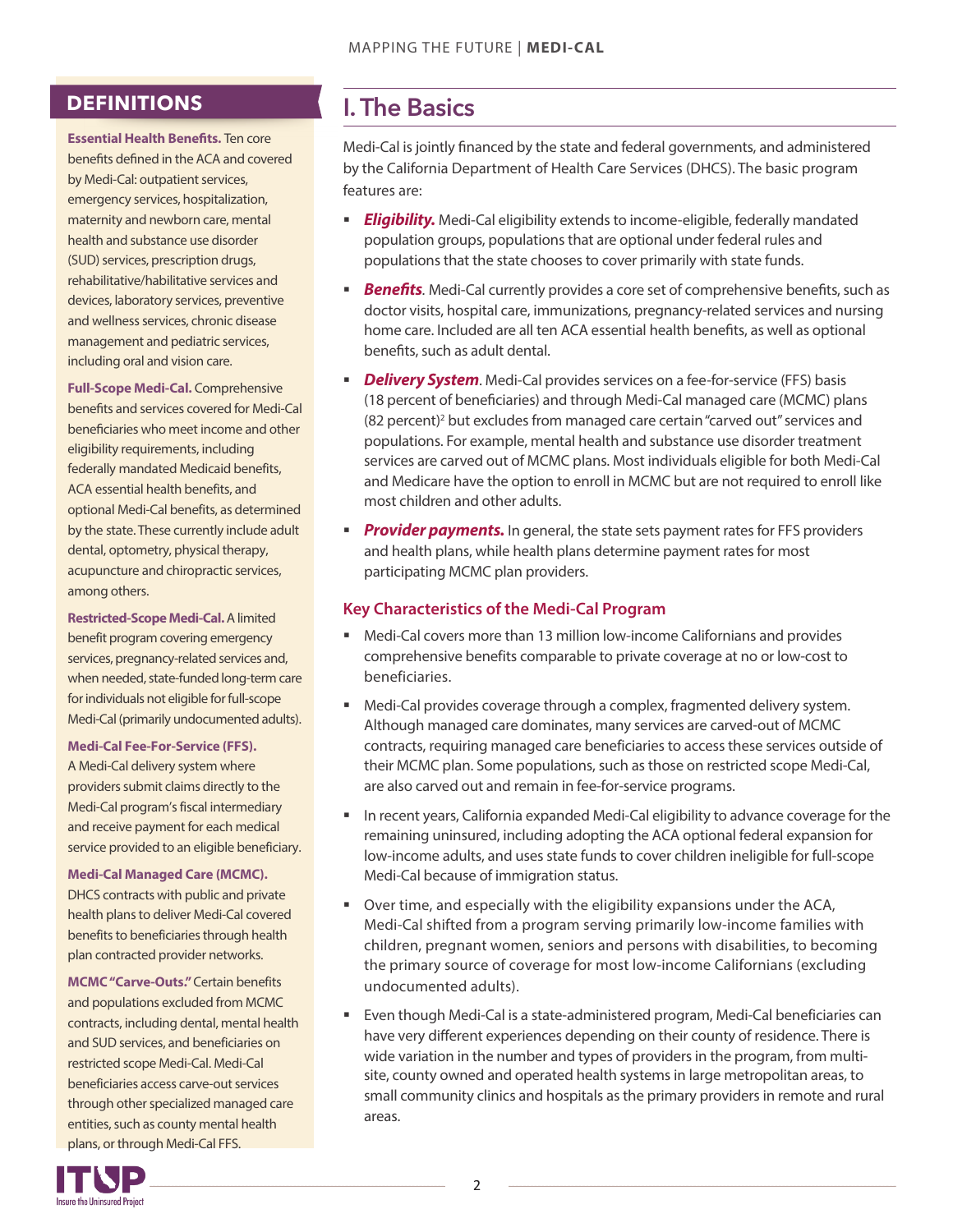#### <span id="page-2-0"></span>*The Federal* **Medicaid** *Program[3](#page-25-0) [4](#page-25-0) [5](#page-25-0)*

State Medicaid programs receive federal funds and are subject to federal rules and requirements (Title XIX of the Social Security Act) affecting eligibility, benefits and federal financial participation levels.

Federal funds are available to match state contributions for Medicaid required services and populations, as well as optional benefits and beneficiary groups. States that go beyond authorized federal services or beneficiary groups must use state-only funding. The level of federal matching funds (known as the Federal Medical Assistance Percentage (FMAP)) varies by state (50-77 percent) and by program element. California's basic FMAP is 50 percent, with higher matching rates for some services and populations.

States have flexibility to expand full-scope eligibility to certain optional populations, such as low-income adults without dependent children, and to offer certain optional benefits, including prescription drugs, case management, dental and optometry services.<sup>6</sup>

**State Children's Health Insurance Program (CHIP).** CHIP provides federal matching funds for states to provide health coverage to low- and moderate-income children. States have flexibility in deciding income eligibility levels.<sup>[7](#page-25-0)</sup> They receive a higher matching rate for CHIP than Medicaid (76.5-95.4 percent) for children up to 300 percent of the Federal Poverty Level (FPL), while those that cover children above 300 percent FPL receive matching funds at the state's regular Medicaid FMAP.<sup>[8](#page-25-0)</sup> States have the option to administer a separate CHIP or expand Medicaid programs to include CHIP-eligible beneficiaries.

*ACA Coverage Expansions.* Pre-ACA, most low-income childless adults, parents over 100 percent FPL and caretaker relatives over 100 percent FPL were generally not eligible for full-scope Medicaid. The ACA expanded full-scope Medicaid coverage to young adults aging out of foster care up to age 26 and authorized states to cover other low-income adults up to 138 percent FPL (household income of \$16,754 per year for an individual in 2019), with states receiving a higher FMAP for the expansion population (91.5 percent in state fiscal year (SFY) 2019-20 and 90 percent in SFY 2020-21 and thereafter).

#### *The State Medi-Cal Program*

Medi-Cal generally provides full-scope coverage for low-income adults, families with children, seniors, persons with disabilities, pregnant women, children in foster care and former foster youth up to age 26. In addition, California uses primarily state-only funding to provide full-scope coverage for legal permanent residents who are subject to a five-year waiting period for federal Medicaid eligibility, as well as low-income undocumented children up to age 19. Most undocumented adults are only eligible for emergency and pregnancy-related services (restricted scope Medi-Cal).

California initially operated a separate CHIP, known as the Healthy Families Program, and integrated CHIP into Medi-Cal in 2013. In 2017, CHIP covered 25 percent of all children in Medi-Cal and 13 percent of all children in California. [9](#page-25-0) Most of these children participate in the MCMC delivery system (94 percent) and a majority are Latino/ Hispanic (61 percent).<sup>[10](#page-25-0)</sup>

## **MEDI-CAL FAST FACTS**





nondisabled, nonelderly adult Medi-Cal beneficiaries are in working families.<sup>4</sup>



Medi-Cal covers almost half the births in California.<sup>5</sup>



Medi-Cal beneficiaries are enrolled in a MCMC plan.

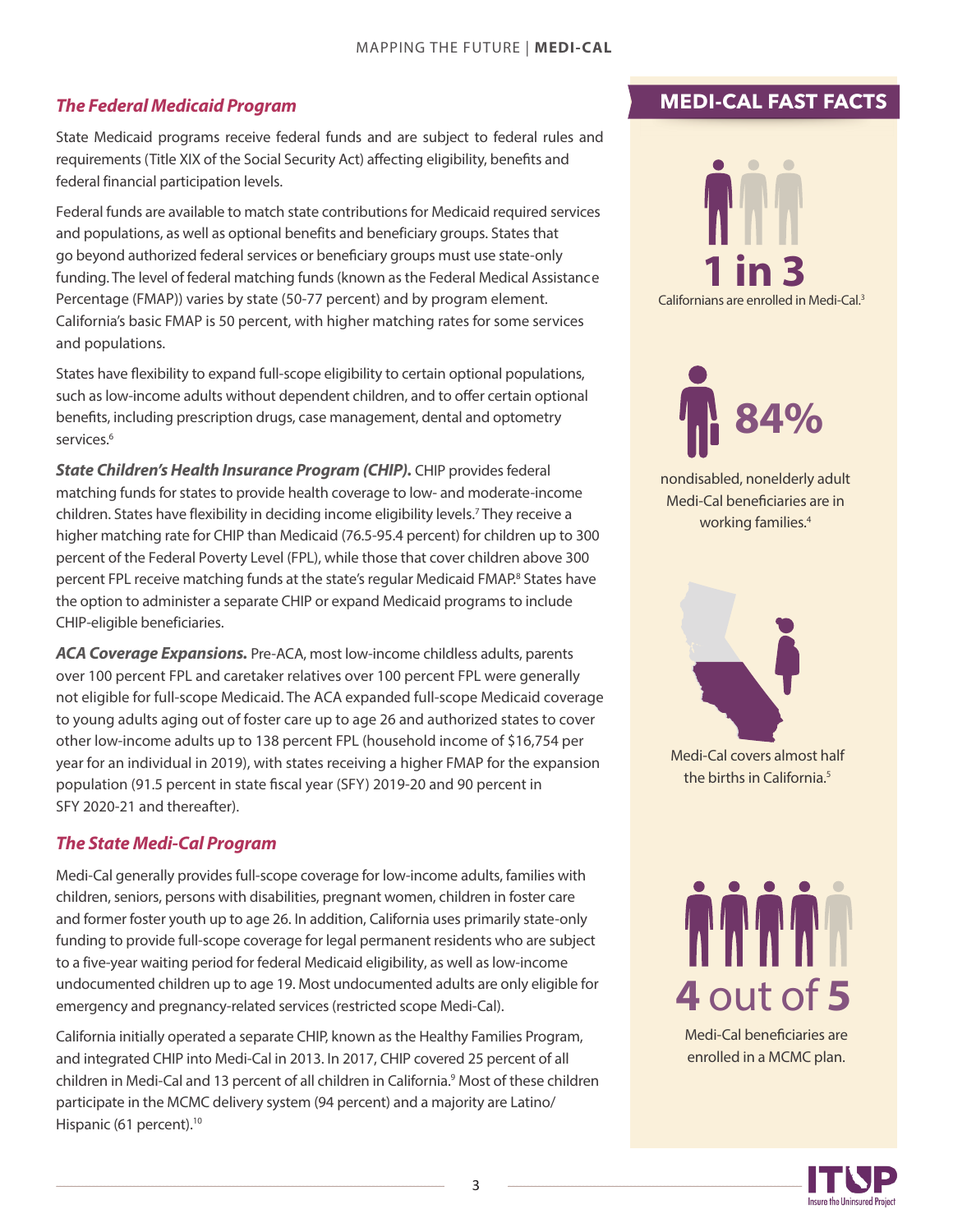#### <span id="page-3-0"></span>**Medi-Cal Delivery System**

Medi-Cal provides coverage through a complex and often fragmented delivery system, with 18 percent of beneficiaries in FFS and 82 percent enrolled in MCMC plans. In the 1970s, California was the first state in the nation to implement managed care in Medi-Cal.<sup>11</sup> Most new Medi-Cal expansion groups are designated mandatory managed care beneficiaries, meaning that they must enroll in a MCMC plan, such as newly-eligible childless adults and low-income undocumented children.

There are multiple MCMC plan models which vary by county and developed over time as outlined in Figure 1 below.

*Local Public Health Plans.* As the state increased MCMC enrollment, California authorized locally-developed public MCMC plans to organize Medi-Cal services and work closely with local stakeholders and safety net providers,<sup>12</sup> including public hospitals and community clinics.[13](#page-25-0) County Organized Health System (COHS) plans and local initiatives, together known as Local Public Health Plans (LPHPs), are available in 36 of California's 58 counties and now serve the majority of MCMC enrollees. In 2018, of the 10.6 million beneficiaries in managed care, LPHPs served 7.2 million, or 68.3 percent.<sup>[14](#page-25-0)</sup>

| <b>CHARACTERISTICS OF MEDI-CAL MANAGED CARE MODELS</b>  |                                                                                                                                                                                                                                                                        | <b>COUNTIES SERVED</b>                                                                                                                                                                                                                                                                                                                                                                                                                                    |
|---------------------------------------------------------|------------------------------------------------------------------------------------------------------------------------------------------------------------------------------------------------------------------------------------------------------------------------|-----------------------------------------------------------------------------------------------------------------------------------------------------------------------------------------------------------------------------------------------------------------------------------------------------------------------------------------------------------------------------------------------------------------------------------------------------------|
| <b>Two-Plan Model</b>                                   | One county-organized local initiative public<br>u.<br>health plan and a commercial health plan<br>Statewide December 2018 enrollment: 6.8<br>×<br>million                                                                                                              | Operates in 14 counties: Alameda, Contra Costa, Fresno, Kern,<br>×<br>Kings, Los Angeles, Madera, Riverside, San Bernardino, San<br>Francisco, San Joaquin, Santa Clara, Stanislaus and Tulare                                                                                                                                                                                                                                                            |
| <b>COHS</b>                                             | One county-wide, public health plan originally<br>٠<br>organized by the county serves all Medi-Cal<br>beneficiaries in the county<br>Three of the six COHS plans currently serve<br>a.<br>multiple counties<br>Statewide December 2018 enrollment: 2.1<br>×<br>million | Operates in 22 counties: Del Norte, Humboldt, Lake, Lassen,<br>×<br>Marin, Mendocino, Merced, Modoc, Monterey, Napa, Orange,<br>San Luis Obispo, San Mateo, Santa Barbara, Santa Cruz, Shasta,<br>Siskiyou, Solano, Sonoma, Trinity, Ventura and Yolo                                                                                                                                                                                                     |
| <b>GMC</b>                                              | Multiple commercial health plans are chosen by<br>×<br>the state<br>Statewide December 2018 enrollment: 1.1<br>u,<br>million                                                                                                                                           | Operates in San Diego and Sacramento<br>×.                                                                                                                                                                                                                                                                                                                                                                                                                |
| <b>Regional Model</b><br>and County-<br>specific Models | At least two commercial plans in 20 primarily<br>×.<br>rural counties<br>Statewide December 2018 enrollment: 378,000<br>٠                                                                                                                                              | Alpine, Amador, Butte, Calaveras, Colusa, El Dorado, Glenn,<br>٠<br>Inyo, Mariposa, Mono, Nevada, Placer, Plumas, Sierra, Sutter,<br>Tehama, Tuolumne and Yuba<br>In Imperial County, beneficiaries choose from among two<br>×<br>commercial plans, DHCS separately refers to this as the<br>"Imperial Model"<br>In San Benito County, beneficiaries choose between one<br>×<br>commercial plan and FFS, DHCS refers to this as the "San<br>Benito" model |

#### **Figure 1. MCMC Models**

*MCMC Carve-Outs.* While 82 percent of beneficiaries are enrolled in MCMC, certain services and populations are excluded from MCMC. For example, most beneficiaries enrolled in MCMC must access major organ transplants, most psychotherapeutic drugs, and most HIV/AIDS drugs through the FFS program. Most individuals "dually-eligible" for Medicare and Medi-Cal are not required to enroll in MCMC but may do so voluntarily. In Sacramento and Los Angeles counties, dental health plans separately provide covered dental services, while in the remaining counties beneficiaries access dental care through the FFS program.

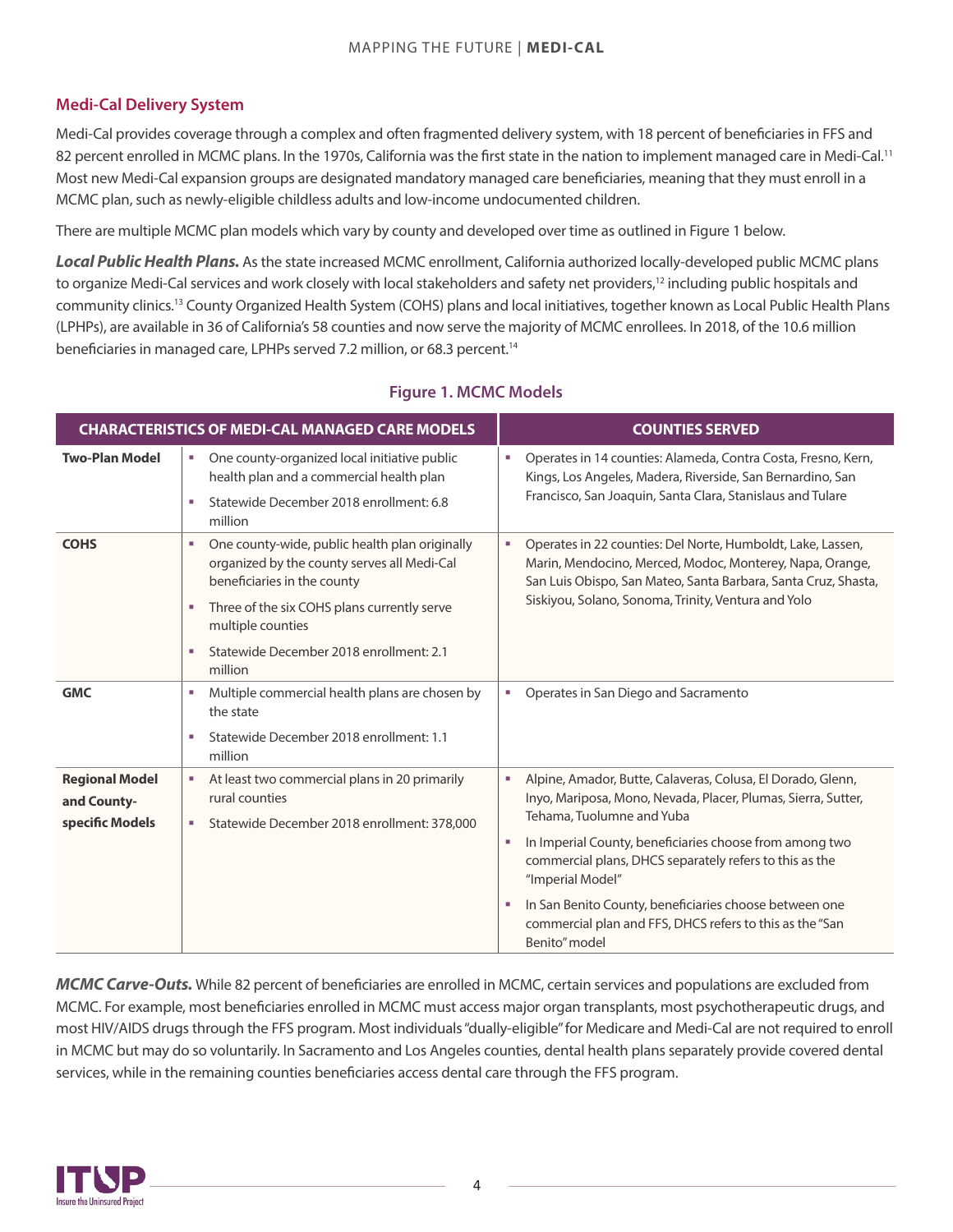<span id="page-4-0"></span>In most counties, children who have specific medical conditions are enrolled in both MCMC and FFS, and receive services for the specific condition through the California Children's Services program, outside of the MCMC plan[.15](#page-25-0) Examples of CCS-eligible conditions include, but are not limited to, chronic medical conditions such as cystic fibrosis, hemophilia, cerebral palsy, heart disease, cancer, traumatic injuries and infectious diseases producing major sequelae. CCS also provides medical therapy services that are delivered at public schools.

The state has also consolidated most covered services into managed care. Covered services recently moved or added to MCMC plans include medically necessary services to treat autism, outpatient mental health services for mild to moderate conditions, palliative care, adult immunizations, End of Life Option Act services, and Community-Based Adult Services (CBAS). Some Medi-Cal covered services, such as CBAS, are primarily limited to Medi-Cal managed care beneficiaries.

*Mental Health and SUD Services.* Specialty mental health services and substance use disorder (SUD) services are also carved-out of MCMC contracts. Counties administer specialty mental health services for severe mental illness through a county mental health plan and MCMC plans cover services for mild-to-moderate mental illness. Counties and MCMC plans are required to coordinate services subject to a local memorandum of understanding.

The Drug Medi-Cal (DMC) program covers a limited set of SUD benefits administered by counties. Starting in 2017, counties began voluntarily implementing the Drug Medi-Cal Organized Delivery System(DMC-ODS) pilot through the state's Medi-Cal 2020 Waiver. DMC-ODS is a managed care model for delivering and organizing more comprehensive SUD benefits. As of this writing, 40 counties have submitted implementation plans to DHCS and 24 have final approval to offer the program.

*Proposed Pharmacy Benefit Carve-Out.* On January 7, 2019, Governor Gavin Newsom signed an executive order directing DHCS to standardize and transfer all pharmacy services provided by existing MCMC plans to a fee-for-service system.<sup>[16](#page-25-0)</sup> The Governor's plan requires DHCS to negotiate prescription drug prices on behalf of all 13 million Medi-Cal beneficiaries. Currently, the state negotiates for FFS prices and MCMC plans negotiate for their respective managed care members. The Administration estimates the proposal will result in hundreds of millions of dollars in annual Medi-Cal savings starting in FY 2021-22.

| <b>Medi-Cal Covered Services*</b> |                                                                                                                  |    |                                                                                      |  |
|-----------------------------------|------------------------------------------------------------------------------------------------------------------|----|--------------------------------------------------------------------------------------|--|
|                                   | Covered by MCMC Plans and Carved-Out<br><b>Services Carved-Out of MCMC Plans</b><br><b>Covered by MCMC Plans</b> |    |                                                                                      |  |
| m.                                | <b>Physician Services</b>                                                                                        | m. | <b>Specialty Mental Health</b>                                                       |  |
|                                   | <b>Outpatient (Ambulatory) Services</b>                                                                          |    | Alcohol/SUD Treatment                                                                |  |
|                                   | <b>Emergency Services</b>                                                                                        |    | Institutional Long-term Care (Except for County Organized<br>Health Systems or COHS) |  |
| ×                                 | Hospice and Palliative Care<br>Hospitalization                                                                   |    | Home and Community Based Waiver Services                                             |  |
| <b>In</b>                         | <b>Outpatient Surgery</b>                                                                                        |    | In-Home Supportive Services                                                          |  |
| ×                                 | Maternity and Newborn Care                                                                                       |    | Non-Medical Dental                                                                   |  |
| ×                                 | <b>Pediatric Services</b>                                                                                        |    | Major Organ Transplants                                                              |  |
| ×                                 | <b>Prescription Drugs</b>                                                                                        |    | Most Psychotherapeutic and SUD Drugs, Blood Factor, Antiviral                        |  |
|                                   | Rehabilitative and Habilitative Services and Devices                                                             |    | Most HIV/AIDS Drugs                                                                  |  |
| a.                                | <b>Laboratory Services</b>                                                                                       |    | CCS Services (Except for the plans administering the Whole                           |  |
|                                   | Preventive and Wellness Services and Chronic Disease Management                                                  |    | Child pilot)                                                                         |  |
|                                   | Chiropractic                                                                                                     |    | Certain Lab Tests and Certain Management and Tuberculosis<br>Services                |  |
|                                   | Podiatry                                                                                                         |    |                                                                                      |  |
|                                   | Vision                                                                                                           |    | Special Care Services for Adults with Genetic Diseases                               |  |
|                                   | Acupuncture                                                                                                      |    |                                                                                      |  |
|                                   | Outpatient Mental Health Services for Mild to Moderate Conditions                                                |    |                                                                                      |  |

\*Note: This list, prepared by ITUP using multiple sources, is not an exhaustive list of Medi-Cal covered services. Some services covered by MCMC plans are only available through a Federally Qualified Health Center. Medi-Cal services must be medically necessary and may be subject to limitations, including prior authorization or other service limits as allowed by law.

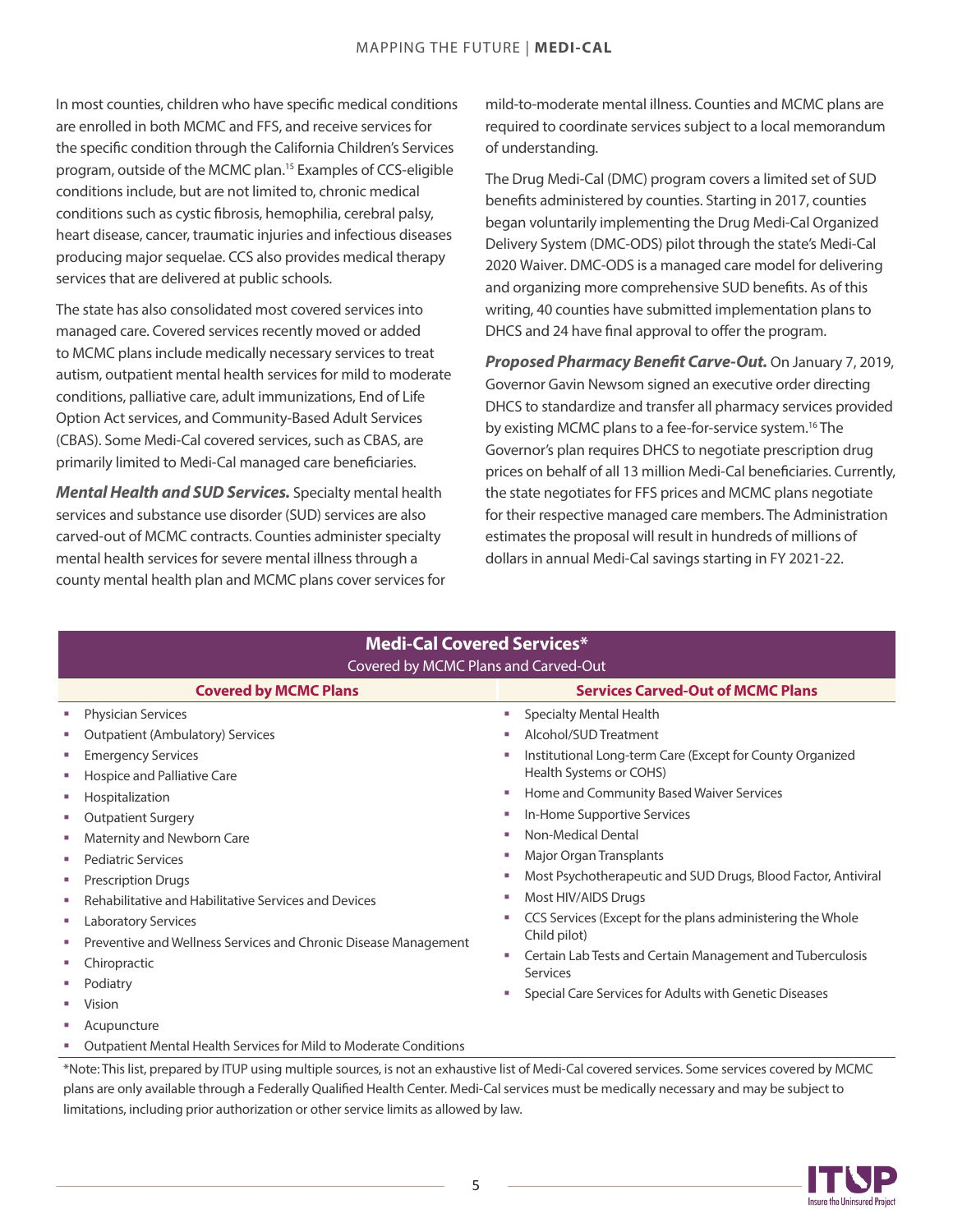#### <span id="page-5-0"></span>*Financing Medi-Cal*

The Medi-Cal program is funded through a combination of federal Medicaid funds (FMAP) and"nonfederal" funds. California will spend an estimated \$100 billion combined federal and nonfederal funding for SFY 2018-19 on the Medi-Cal program.[17](#page-25-0) In SFY 2018-19, the Medi-Cal program overall will receive an estimated 64 percent in federal funds and 36 percent from nonfederal sources.<sup>[18](#page-25-0)</sup>

For most Medi-Cal populations, the state must provide 50 percent in nonfederal share to receive 50 percent FMAP, but for some populations California receives a higher FMAP. For example, California receives a higher federal match for CHIP (typically 76.5 percent) and low-income adults covered under the ACA Medicaid expansion (91.5 percent in SFY 2019-20 and 90 percent in SFY 2020-21 and ongoing). In 2019, California's FMAP for CHIP-eligible beneficiaries is 88 percent, dropping to 76.5 percent in 2020, because temporary increases of the CHIP FMAP included in the ACA are set to expire.[19](#page-25-0)

#### **Federal Financial Participation ACA Optional Medicaid Expansion Population Low-Income Adults**

| <b>SFY</b>   | <b>FMAP</b> |
|--------------|-------------|
| 2018-19      | 93.5%       |
| 2019-20      | 91.5%       |
| 2020-21      | 90.0%       |
| 2021-ongoing | 90.0%       |

*Chart prepared by ITUP.*

In addition to state general fund, California relies on various sources to provide the nonfederal share, primarily funding from local governments and fees charged to providers and MCMC plans. California will contribute \$35.8 billion in nonfederal matching funds, including \$21.6 billion from the state general fund, or 60 percent of the total nonfederal share.<sup>20</sup> The remaining approximately 40 percent of nonfederal share is derived from other nonfederal sources.

*Medi-Cal Payment Rates.* In general, DHCS sets payment rates for FFS providers and health plan payment rates, while health plans determine rates and payment methods for participating plan providers. DHCS pays MCMC plans a fixed monthly payment (known as a capitation payment) for each Medi-Cal beneficiary enrolled in the health plan. MCMC capitation rates take into

consideration beneficiary age, eligibility category, average county costs, medical cost trends, enrollee demographics, state and federal program changes and indicators of enrollee health status.[21](#page-25-0)

Historically, Medi-Cal FFS provider rates have been among the lowest in the nation, $22$  discouraging providers from seeing Medi-Cal patients and resulting in access challenges for Medi-Cal beneficiaries. Although many MCMC plans pay providers more than FFS rates, the legacy of persistently low provider rates continues to adversely impact provider participation in MCMC plans.<sup>[23](#page-25-0)</sup>

#### **Growth in the Medi-Cal Program**

In the last few years, Medi-Cal added over four million new beneficiaries. (See Figure 2.) With 13 million beneficiaries, Medi-Cal is the largest Medicaid program in the nation. Prior to the ACA Medicaid expansion, Medi-Cal covered one in four Californians.[24](#page-25-0) In 2018, Medi-Cal provided health coverage to nearly one in three Californians, including five million children.<sup>[25](#page-25-0)</sup>

The rapid growth in the Medi-Cal program also poses challenges for the state, including ensuring an adequate Medi-Cal provider network to serve new and existing beneficiaries, coordination between different systems (and silos) of care and meeting the diverse needs of a heterogeneous population, among others.

Medi-Cal has different managed care plans providing physical health benefits, separate plans and programs providing behavioral health benefits and other plans providing dental benefits in some counties. A beneficiary may be served by multiple systems, health plans and programs, resulting in challenges for them to obtain coordinated, quality care.

The dramatic growth in Medi-Cal enrollment highlights the importance of adequate and stable financing and solid infrastructure for the program. It also highlights the challenges the Medi-Cal program faces in ensuring timely and adequate access to needed providers and services. Medi-Cal is and will continue to be center stage in the ongoing state discussions on how to cover the remaining uninsured and ways to reshape coverage options, such as proposals for a "public option" or a single payer approach to universal coverage.

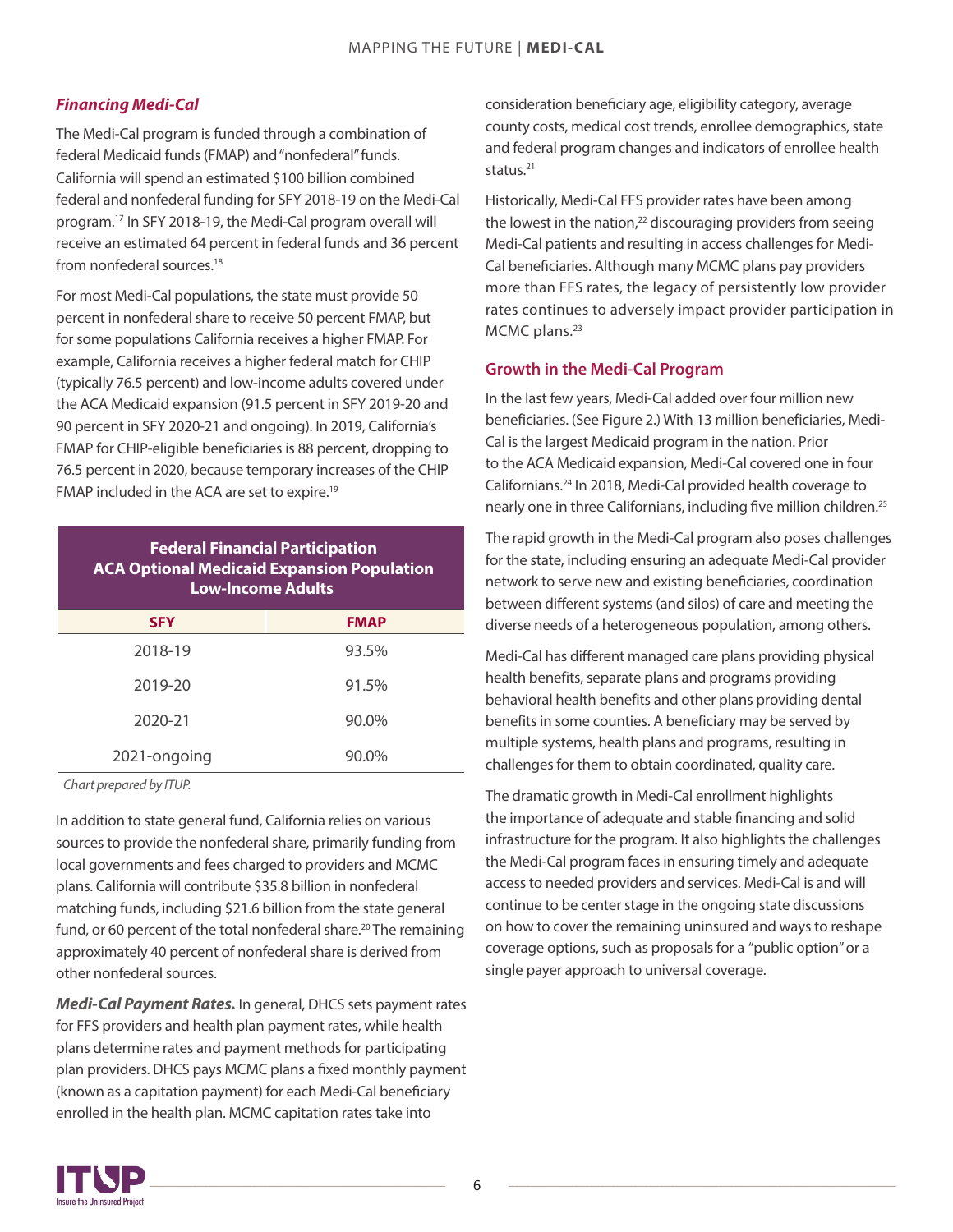

#### **Figure 2. Medi-Cal Enrollment Estimates by State Fiscal Year**

Source: Department of Health Care Services (DHCS). May Medi-Cal Estimates - Estimated Average Monthly Certified Eligibies, May 2015, 2016, 2017 and 2018. DHCS, MCMC Enrollment Reports, October 2014, 2015, 2016 and 2017 and September 2018. Chart prepared by Insure the Uninsured Project.

## **HOW THE STATE CHANGES MEDI-CAL POLICY**

Various state and federal mechanisms are available to change Medi-Cal program and policy as below.

**State Legislation and Budget Policy.** California maintains a robust statutory and regulatory framework for all aspects of the Medi-Cal program. State law sets the benefits, eligibility and eligibility process, delivery system, program requirements and rate setting structure for Medi-Cal, as well as the broad parameters of federal waiver requests and provider fees. State law outlines the authority of the DHCS to implement and refine Medi-Cal program and policy changes. California lawmakers respond to federal Medi-Cal policy changes by incorporating the changes in the state law, or developing statespecific modifications or alternatives, consistent with the federal authority provided to states.

**State Plan Amendments (SPAs).** A Medicaid State Plan is the agreement between a state and the federal government describing how the state administers its Medicaid program under existing federal laws, including details about state program administration, who the program serves, the benefits provided and the payment / delivery system. When a state wishes to significantly change program policies or operational approaches, the state submits a SPA to the Centers for Medicare and Medicaid Services (CMS) for review and approval, which amends the State Plan. States also submit SPAs to CMS as notification when the state makes permissible program changes.

**Federal Medicaid Waivers.** Federal law authorizes CMS to waive certain Medicaid rules for individual states. Generally, California's existing federal waivers allow the state to provide additional services to specific beneficiaries, limit services to specific geographic areas, and provide coverage to individuals that may not otherwise be eligible under traditional Medicaid rules.

**All Plan Letters (APLs).** DHCS periodically issues APLs to MCMC plans to convey information or the DHCS interpretation of changes in Medi-Cal policies or procedures. APLs instruct MCMC plans on how policy changes affect operations or delivery of services.

**Other Policy Communications.** DHCS issues bulletins, manuals, information notices and letters to counties or Medi-Cal contractors to inform these entities of Medi-Cal changes in policies or procedures. Policy communications include:

- All County Welfare Directors Letters
- § Medi-Cal Eligibility Division Information Letters
- § Mental Health and Substance Use Disorder Services Information **Notices**
- § Medi-Cal Provider Bulletins
- § Medi-Cal Provider Manuals

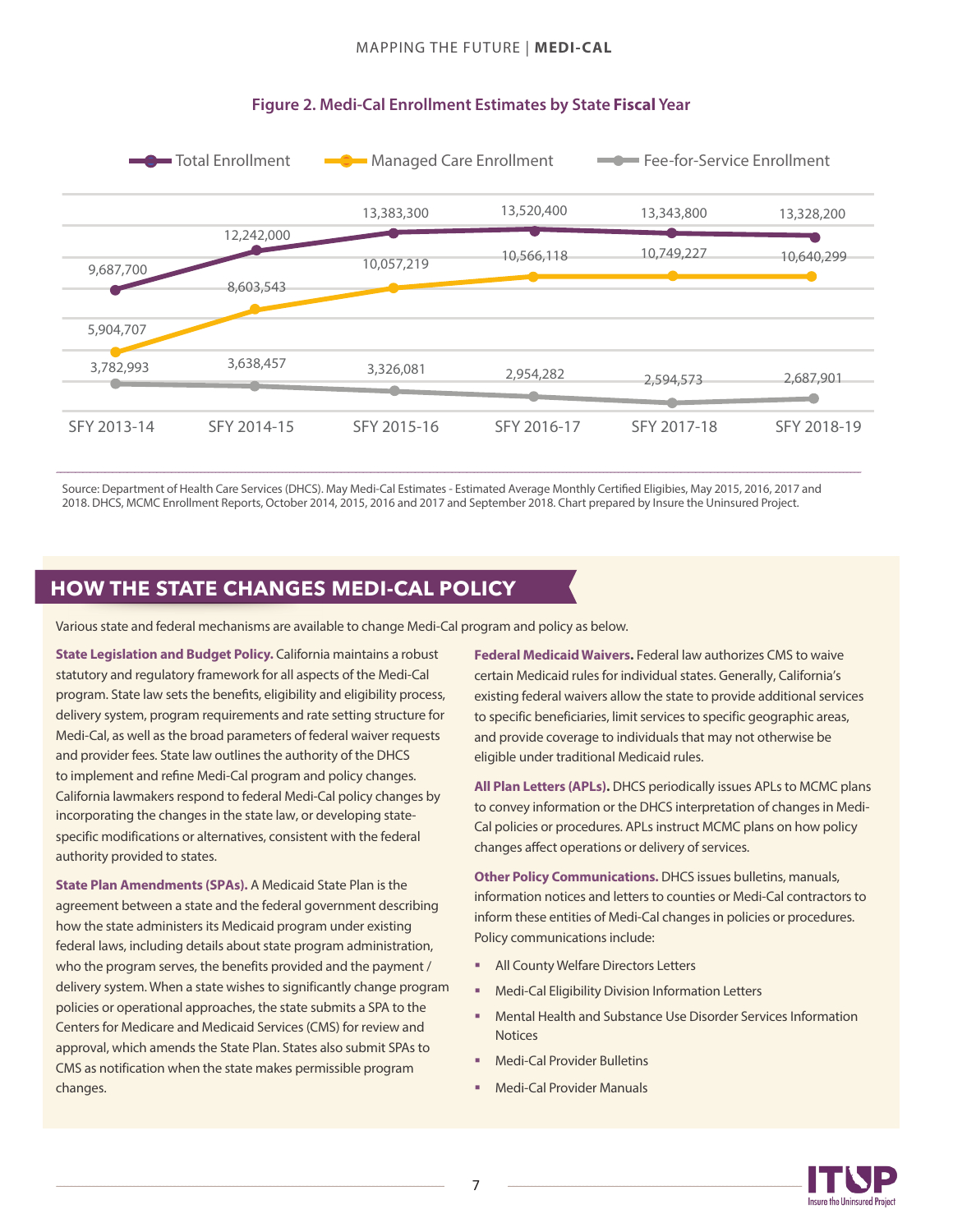#### MAPPING THE FUTURE | **MEDI-CAL**



#### **Figure 3. Medi-Cal Enrollment by Race/Ethnicity, 2018**

Source: Research and Analytic Studies Division,"Medi-Cal at a Glance," California Department of Health Care Services, June 2018. Chart prepared by Insure the Uninsured Project.

| <b>Future Issues in Medi-Cal</b>   |                                                                                                     |                                                                                                                                                                                                |      |  |
|------------------------------------|-----------------------------------------------------------------------------------------------------|------------------------------------------------------------------------------------------------------------------------------------------------------------------------------------------------|------|--|
| <b>Overview of Included Issues</b> |                                                                                                     |                                                                                                                                                                                                |      |  |
|                                    | <b>TOPIC</b>                                                                                        | <b>ISSUE SUMMARY</b>                                                                                                                                                                           | Page |  |
|                                    | <b>Medi-Cal Program Design Issues</b>                                                               |                                                                                                                                                                                                | 9    |  |
| <b>Issue 1</b>                     | <b>Eligibility Expansion to Cover the</b><br><b>Remaining Uninsured</b>                             | Multiple proposals would reduce the number of California's remaining<br>uninsured by expanding Medi-Cal eligibility                                                                            | 9    |  |
| <b>Issue 2</b>                     | <b>Expiration of the Medi-Cal 1915(b)</b><br><b>Specialty Mental Health Waiver</b>                  | The federal Medicaid waiver that allows for the organization and delivery of<br>specialty mental health services at the county level expires June 30, 2020.                                    | 10   |  |
| <b>Issue 3</b>                     | <b>Revisions to Federal Medicaid</b><br><b>Managed Care Rules (MMCR)</b>                            | In 2016, federal CMS issued the MMCR with new standards and consumer<br>protections for Medi-Cal managed care                                                                                  | 11   |  |
| <b>Issue 4</b>                     | <b>Efforts to Better Coordinate Care</b><br><b>Through System Improvement</b><br><b>Initiatives</b> | California currently manages multiple programs aimed at improving care<br>coordination for individuals with chronic and complex conditions                                                     | 12   |  |
| <b>Issue 5</b>                     | Medi-Cal Managed Care Plan Re-<br><b>Procurement Process</b>                                        | The state DHCS has stated its intent to initiate a competitive<br>re-procurement of commercial MCMC plans                                                                                      | 14   |  |
|                                    | <b>Medi-Cal Financing Issues</b>                                                                    |                                                                                                                                                                                                | 16   |  |
| <b>Issue 1</b>                     | Medi-Cal 2020: Federal Waiver;<br><b>New Federal Barriers to Waiver</b><br>Renewal                  | California's Section 1115 federal Medicaid waiver expires December<br>31, 2020; New Federal Waiver Guidance could challenge the state to<br>meet requirements that would apply in a new waiver | 17   |  |
| <b>Issue 2</b>                     | <b>Developing Effective Payment</b><br><b>Reform Models</b>                                         | California is currently developing and considering alternative payment<br>models including proposals to incorporate value and pay-for-performance<br>approaches                                | 19   |  |
| <b>Issue 3</b>                     | <b>Expiration of the Medi-Cal</b><br><b>Managed Care Organization Tax</b>                           | The MCO tax which California relies on to secure additional federal<br>Medicaid funding expires June 31, 2019                                                                                  | 20   |  |
| <b>Issue 4</b>                     | <b>Use of Proposition 56 Funding</b><br>to Cover Existing Medi-Cal<br><b>Expenditures</b>           | A 2017 agreement regarding the allocation of Proposition 56 revenues<br>expires this year and California policymakers will consider how to allocate<br>the funds going forward                 | 20   |  |
| <b>Issue 5</b>                     | <b>Medicaid Managed Care Rule: Rate</b><br><b>Setting and Provider Payments</b>                     | The 2016 MMCR revises federal standards for how states develop managed<br>care plan rates and structure provider fees and taxes that are passed<br>through managed care plans.                 | 22   |  |

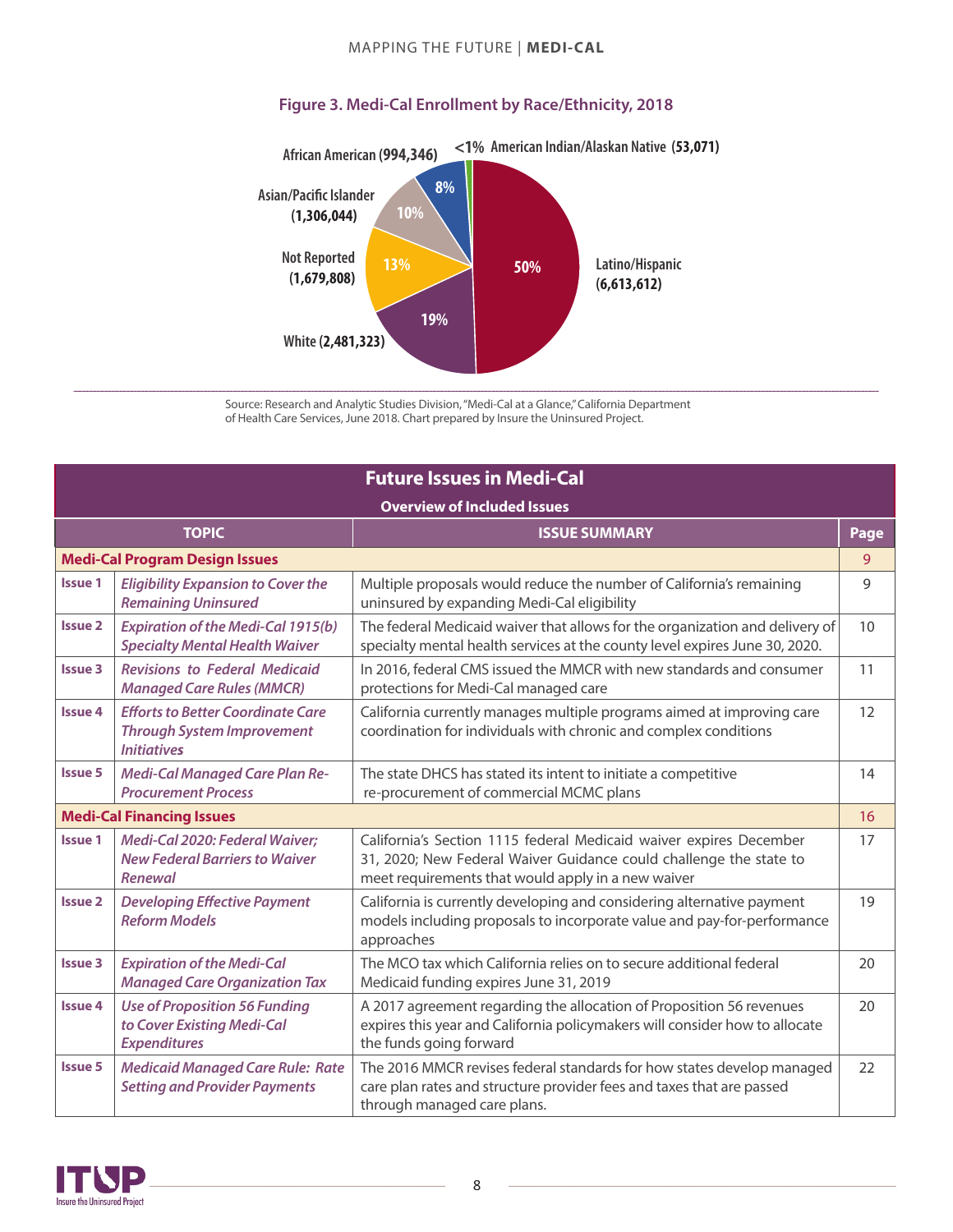## <span id="page-8-0"></span>II. Program Design Issues

This section highlights emerging issues and specific policies related to the design of the Medi-Cal program likely to engage policymakers and stakeholders in the near future.

#### *MEDI-CAL PROGRAM DESIGN ISSUE 1: Eligibility Expansion to Cover the Remaining Uninsured*

#### **Overview**

In the last few legislative cycles, lawmakers advanced legislation and budget proposals to cover subgroups of the remaining uninsured. The two populations that legislators considered for expansion of Medi-Cal eligibility are:

*Low-income undocumented adults.* The majority of the remaining approximately three million uninsured Californians under 65 are undocumented adults.<sup>[26](#page-25-0)</sup> Currently, most undocumented adults are limited to Medi-Cal coverage for emergency and pregnancy-related services and, if necessary, state-funded long-term care services.

*Certain low-income seniors.* Most uninsured, lawfully residing and U.S. citizen adults under age 65 are eligible for no cost Medi-Cal so long as their incomes are at or below 138 percent FPL. However, approximately 27,000 seniors and persons with disabilities with incomes between 124 and 138 percent FPL are only eligible for full Medi-Cal benefits after they first pay a monthly out-of-pocket amount (share of cost) for medical care, similar to a health insurance deductible.<sup>[27](#page-25-0)</sup>

## **Federal Context**

Under federal law, states choosing to provide comprehensive (full-scope) Medicaid coverage for undocumented adults must generally do so with state or local funds. There is no FMAP for covering undocumented adults for services beyond emergency and pregnancy-related care.

For lawfully residing and U.S. citizen seniors and persons with disabilities, federal law establishes the Aged and Disabled (A&D) FPL program, a Medicaid option for states to cover seniors and persons with disabilities with incomes of 75 percent FPL up to a maximum of 100 percent FPL.<sup>[28](#page-25-0)</sup>

## **State Context**

Even before the ACA, Medi-Cal coverage went beyond federal mandatory and optional programs, covering additional population groups, including some groups of legal and

undocumented immigrants and certain seniors and persons with disabilities.

*Undocumented adults*. Most undocumented adults are currently only eligible for restricted scope Medi-Cal.

California currently includes the following low-income immigrants in comprehensive (full-scope) Medi-Cal:

- Children under age 19 who meet specified income standards, regardless of immigration status.
- Lawfully present immigrants during the five-year waiting period for federal Medicaid. [29](#page-25-0)
- Certain immigrant groups that are known to federal immigration authorities, including young adults with Deferred Action for Childhood Arrivals status.<sup>[30](#page-25-0)</sup>

Of the remaining 3.5 million uninsured Californians, approximately 1.8 million are undocumented adults, or 58 percent of the remaining uninsured. According to a recent [report](http://www.lao.ca.gov/Publications/Report/3827) by the Legislative Analyst's Office (LAO), a Medi-Cal expansion for this population could cover up to 1.2 million low-income undocumented adults.<sup>[31](#page-25-0)</sup>

LAO estimates the total state cost of covering low-income, undocumented adults in full-scope Medi-Cal would be \$3 billion (\$4.7 billion total funds, including federal FMAP and existing general fund spending for restricted-scope Medi-Cal services).<sup>[32](#page-25-0)</sup>

The Governor's 2019-20 budget proposes \$260million (\$194 million state general fund (GF)) to cover an estimated 138,000 undocumented young adults up to age 26, otherwise eligible for Medi-Cal except for their immigration status.

*Low-income seniors.* In 2000, California adopted the federal option and created the Medi-Cal A&D FPL program which covers seniors and persons with disabilities up to 100 percent FPL, plus a standard income disregard of \$230 for an individual and \$310 for a couple. The resulting formula for countable income deducts \$230 from monthly income, along with any other applicable deductions or exclusions, and individuals are eligible if the remaining monthly income is at or below 100 percent FPL.

If California chooses to cover all seniors up to 138 percent FPL, the state would receive 50 percent FMAP. The Assembly version of the 2018-19 Budget added \$30million state GF to expand eligibility up to 138 percent FPL in the A&D FPL program.<sup>[33](#page-25-0)</sup> The proposal was not included in the final budget.

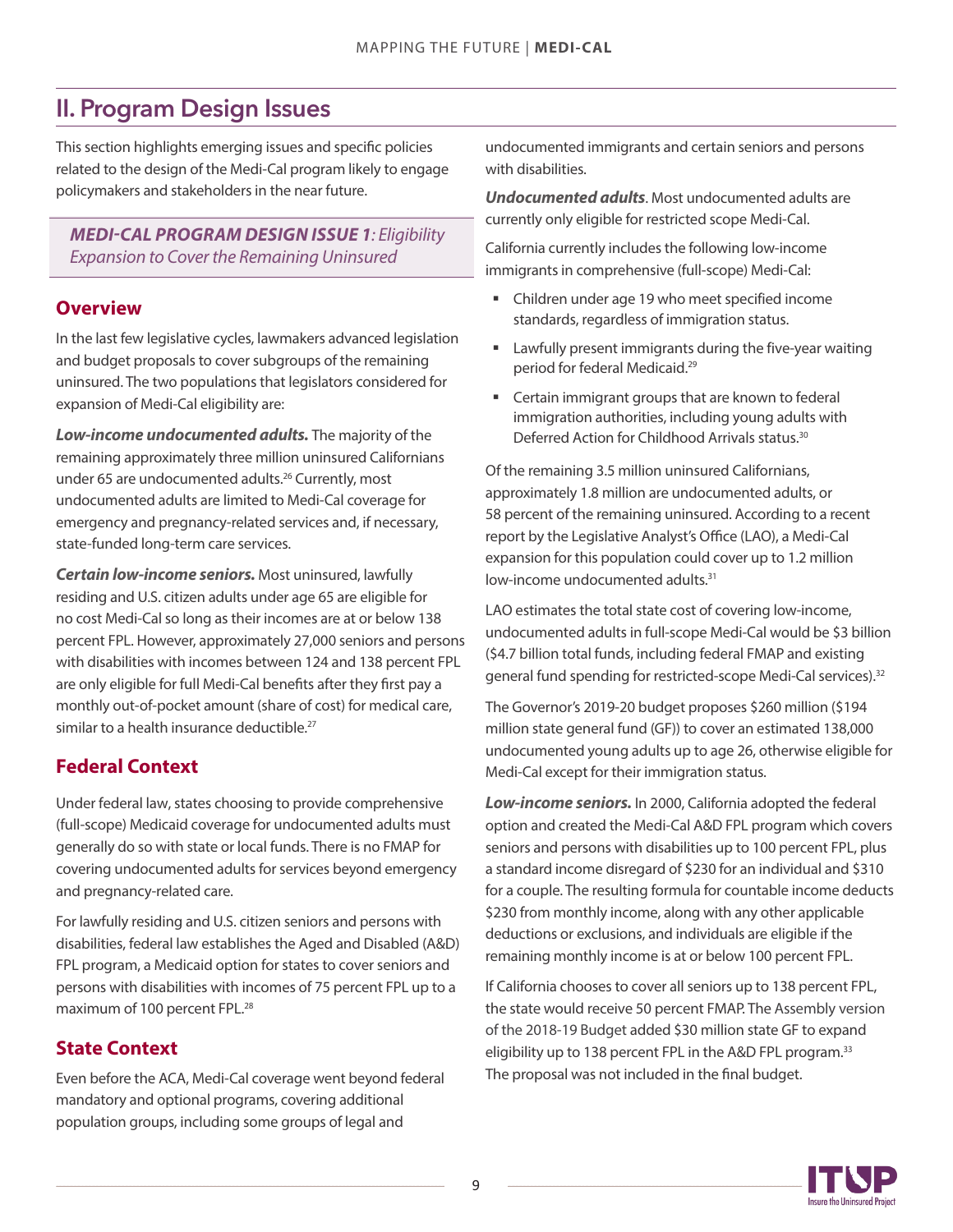<span id="page-9-0"></span>For a more detailed analysis of these two issues, see the ITUP publication, "California Strategies: Covering California's Remaining Uninsured and Improving Affordability."<sup>[34](#page-25-0)</sup>

## **Analysis**

Covering additional subgroups of the remaining uninsured would make a significant down payment in moving the state to universal coverage. Covering undocumented adults would make the greatest impact on reducing the number of uninsured.

There are concerns that proposed federal rule changes could increase confusion and fear among all immigrant families about using public programs for themselves and their children, regardless of whether they are directly affected by the policy changes. (See ITUP public comments on the proposed rule on "public charge" for more information.)<sup>[35](#page-25-0)</sup>

The current limits on eligibility in the Medi-Cal A&D FPL program resulted from a failure to update the eligibility standard in the program over time. The limits also mean that this small group of seniors has not benefited from the ACA coverage expansion in the same way as other low-income adults. Expanding Medi-Cal eligibility to this subgroup of seniors would extend to them the same coverage protections afforded to other low-income adults.

*MEDI-CAL PROGRAM DESIGN ISSUE 2: Expiration of the Medi-Cal 1915(b) Specialty Mental Health Waiver*

#### **Overview**

In the early 1990s, California significantly expanded MCMC and pursued a similar path for the provision of Medi-Cal specialty mental health services (specific services for individuals with severe mental illness.)

Under the terms of a federal Medicaid 1915 (b) "Freedom of Choice" Waiver, California consolidated inpatient and outpatient mental health services into one program through countyadministered mental health plans (MHPs). California is currently on its ninth waiver for specialty mental health, which expires on June 30, 2020.

## **Federal Context**

States can implement a managed care delivery system using waiver authority under 1915(b). There are four 1915(b) waivers:

- (b)(1) Freedom of Choice Waiver restricts Medicaid enrollees to receiving services within the managed care network
- (b)(2) Enrollment Broker Waiver utilizes a"central broker"
- (b)(3) Non-Medicaid Services Waiver uses cost savings to provide additional services to beneficiaries
- $(b)(4)$  Selective Contracting Waiver restricts the provider from whom Medicaid beneficiaries may obtain services.

#### **State Context**

California's 1915(b) Freedom of Choice Waiver allowsthe state to require that Medi-Cal beneficiaries enroll in county MHPs to receive specialty mental health services. Under the terms of the waiver, and state realignment,<sup>[36](#page-25-0)</sup> counties provide the nonfederal share for mental health services using realignment and other county revenues.

The ACA expanded access to behavioral health care services by including treatment for mental health and SUD conditions as essential health benefits for individual and small group coverage. California opted to cover all ten essential health benefits in the Medi-Cal program.

With coverage for behavioral health services greatly expanded, MCMC plans assumed greater responsibility for mental health services for adults with mild-to-moderate conditions (primarily short-term outpatient services), while counties remain responsible for providing specialty mental health services (inpatient, residential and intensive outpatient services). Prior to the ACA expansion, Medi-Cal beneficiaries had very limited access to mental health services other than those provided by counties.<sup>[37](#page-25-0)</sup>

#### **Oversight of County MHPs**

As managed care plans, county MHPs are subject to most federal and state rules for MCMC plans, including new comprehensive federal rules for MCMC adopted in 2016 (described below). County MHPs have struggled to meet some of these requirements.

In approving California's last few 1915(b) waivers, CMS raised overarching concerns with "program integrity" and under the last waiver imposed Special Terms and Conditions (STCs) aimed at improving monitoring and performance of MHPs, including:

**DHCS** must have a publicly available mental health plan dashboard reporting performance data for each MHP, including performance for each subcontracted provider.

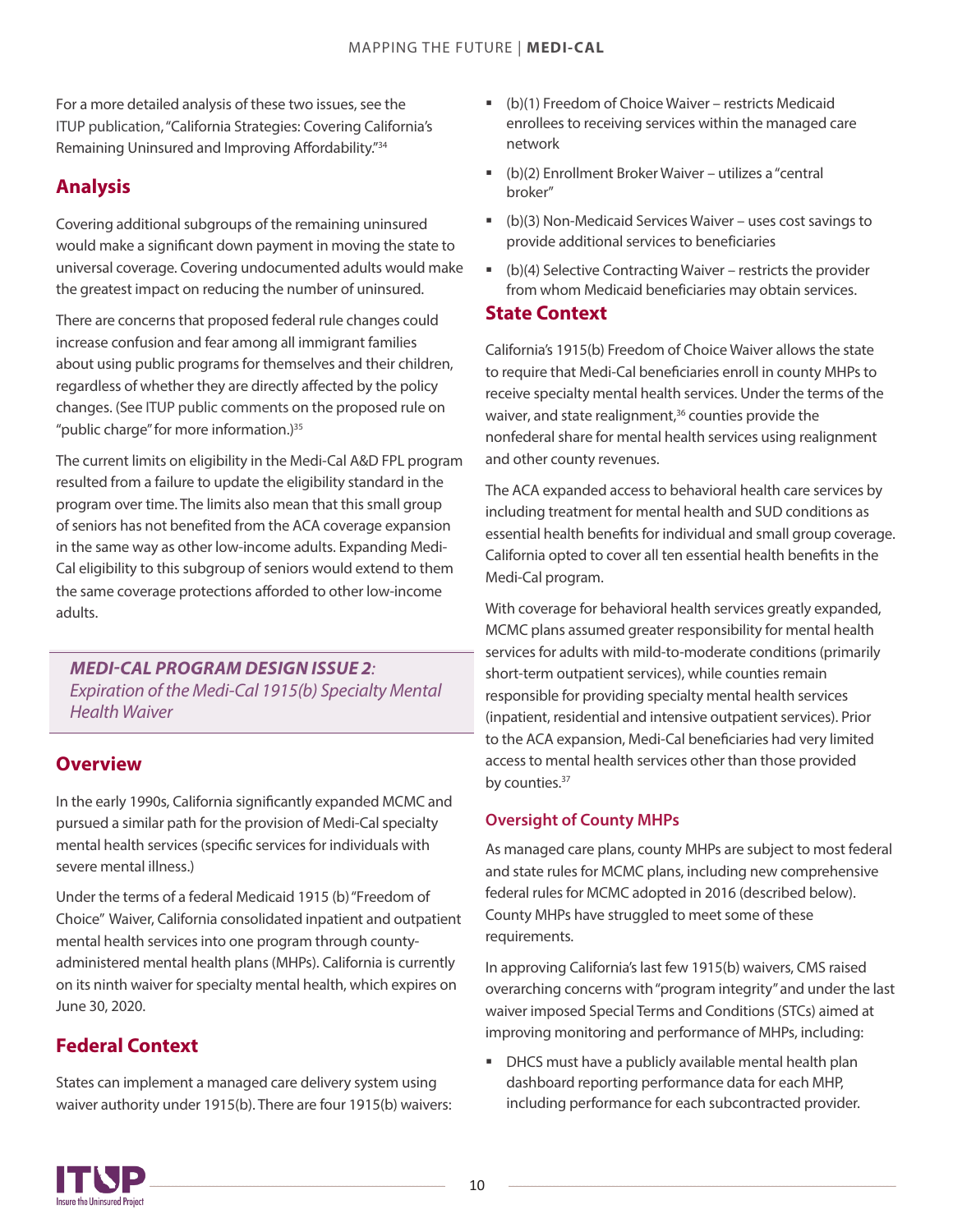- Each MHP must have a system for tracking and measuring timeliness of care, including wait times to access providers, and DHCS must establish a baseline for access to services based on this information.
- **DHCS** must publish corrective action plans imposed on MHPs, based on state compliance assessments.
- DHCS must ensure compliance with any changes in federal law affecting Medi-Cal during the waiver approval period.

If a DHCS audit finds areas of noncompliance, DHCS requires plans to develop corrective action plans and show progress on making the necessary corrections. Currently, the majority of county MHPs have active corrective action plans.

Areas of MHP noncompliance include:

- **Network adequacy standards;**
- Operation of a toll-free telephone number 24 hours a day, 7 days per week;
- **Cultural competency requirements;**
- Timely completion of beneficiary assessments;
- Beneficiary protections related to documentation of consent and sharing of care information; and
- **Documentation in medical records and for billing purposes.**

## **Analysis**

DHCS and MHPs have worked to comply with the STCs outlined in the current 1915(b) waiver. If California chooses to renew the current 1915(b) waiver, CMS will likely evaluate whether California has made enough progress on the STCs and what additional standards might be required if a new waiver is granted.

In addition, DHCS and stakeholders are currently evaluating different models for delivery of specialty mental health services, including regional models, exploring the carve-in of specialty mental health services into MCMC plans, or carving-in the mild to moderate benefit into MHPs. These discussions will inform the discussion about renewal of the 1915(b) waiver.

#### *MEDI-CAL PROGRAM DESIGN ISSUE 3: Revisions to Federal* Medicaid *Managed Care Rules*

#### **Overview**

In 2016, CMS issued a comprehensive and sweeping Medicaid managed care rule (MMCR), the first comprehensive MMCR in over a decade. Because California has been a trailblazer in its adoption of managed care in Medi-Cal, California was already compliant with many of the new requirements but has been working to come into compliance on others, including new consumer protection requirements.

In 2018, CMS issued proposed revisions to the MMCR including changes to consumer protection provisions. If finalized, the 2018 proposed revisions could rollback many of the consumer protections in the original 2016 rule. The 2018 revisions are pending following a public comment period that ended on January 9, 2019.

DHCS, MCMC plans and other stakeholders have been working to revise and comply with additional network adequacy standards consistent with the 2016 MMCR rule since it became final.

## **Federal Context**

The 2016 MMCR added various consumer protection provisions to improve quality of care and beneficiary experience including:

- Requirement that states implement beneficiary support systems with enrollment information and up-to-date provider directories;
- Requirement that all services covered in the state Medicaid program are available and accessible to enrollees in managed care;
- Network adequacy requirements for 11 specified types of providers, an annual state certification of compliance, and allowable exceptions to the standards in recognition of special situations;
- Requirement to offer at least one federally qualified health center (FQHC), one rural health clinic (RHC) and one freestanding birth center (FBC), where available in the contracted service area; and
- Requirement to develop quality of care standards, including performance measures, a state plan to reduce health disparities, and a quality rating system.

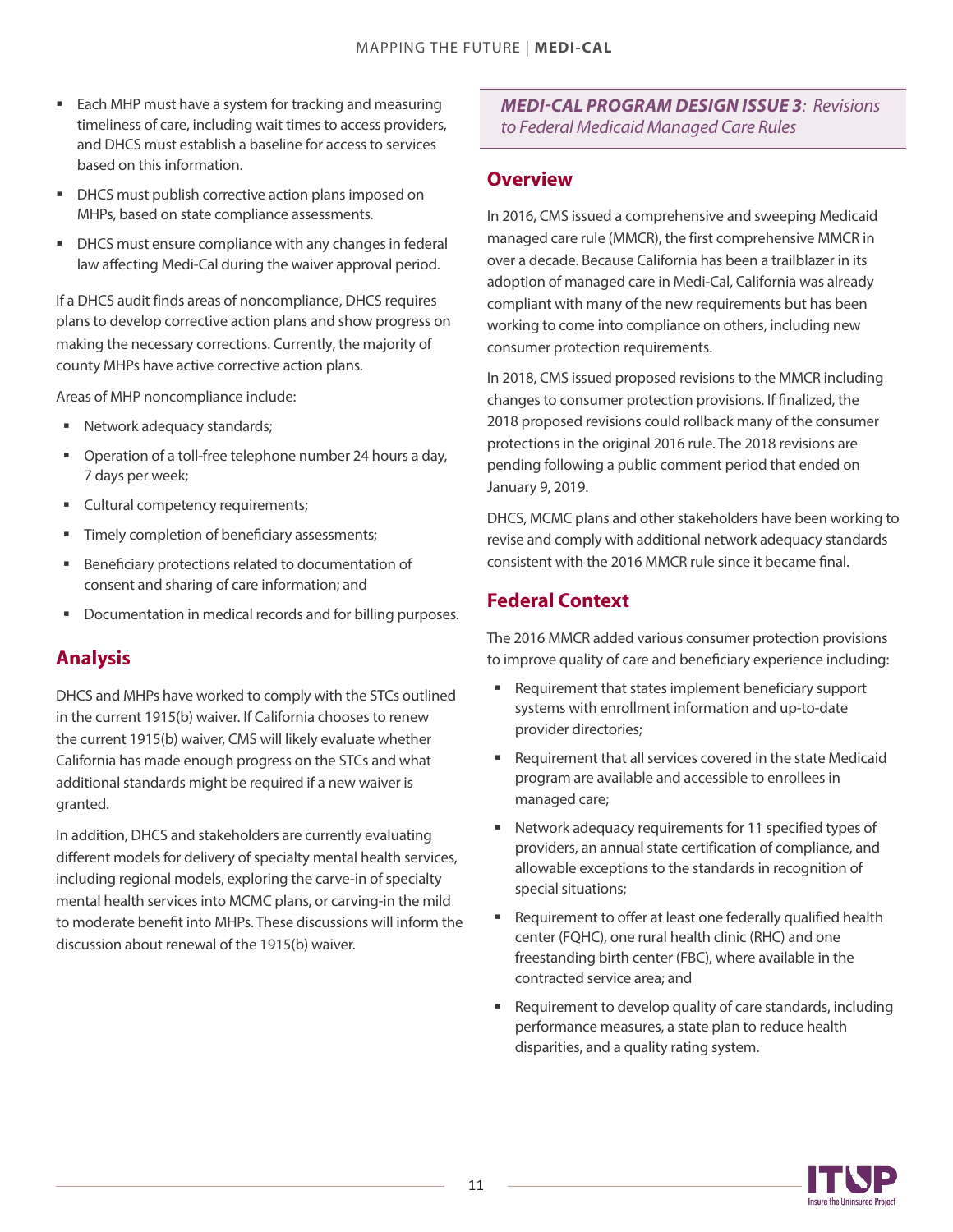<span id="page-11-0"></span>The 2018 proposed revisions to the 2016 MMCR diminish some of these protections. For example, the 2018 proposed rule allows states to establish state-specific network adequacy standards, instead of complying with the standards outlined in the 2016 rule. The proposed changes to the MMCR would relax requirements that ensure limited English proficient beneficiaries can access plan information and reduce requirements intended to ensure up-to-date provider directories.

## **State Context**

Existing state law already meets and, in some cases exceeds, requirements in the 2016 MMCR. Other 2016 MMCR requirements have been challenging to implement as described below. This section highlights the state's response to the network adequacy standards in the MMCR.

To comply with the 2016 rules, California added new requirements in state law. Assembly Bill (AB) 205 (Wood, Chapter 738, Statutes of 2017) added network adequacy requirements in the MMCR to state law. The provisions of AB 205 sunset on January 1, 2022.

#### **Compliance with MMCR Network Adequacy Requirements**

Prior to the MMCR, California had time and distance network adequacy requirements that applied to plans licensed under the Knox-Keene Health Care Service Plan Act of 1975 (Knox-Keene) and to other MCMC plans contracting with DHCS.

However, the previous network adequacy standards did not apply to county MHPs or DMC-ODS county programs. The 2016 MMCR expanded federal network adequacy requirements and extended the federal requirements to all health plans, including those previously excluded.

In March 2018, DHCS issued final network adequacy standards in compliance with the MMCR and AB 205. (See Appendix A.)

In the first Compliance Assurance Report sent to CMS in 2018, DHCS reported that while 17 of the 26 MCMC plans met the standards; nine plans only passed conditionally and required corrective action plans to come into full compliance.<sup>[38](#page-25-0)</sup>

In 2018, county MHPs also struggled with compliance, with half the MHPs (28) passing all five review components and the other 28 MHPs failing to meet one or more of the requirements.<sup>[39](#page-25-0)</sup> The six DMC-ODS county plans also did not fully meet the new standards.[40](#page-25-0) Medi-Cal's three dental plans met network adequacy standards related to provider-to-member ratios, but did not meet time and distance standards.

Both federal and state law allow MCMC plans to propose an "alternative access standard" if the plan can certify it has exhausted all reasonable options to secure the providers necessary to meet the network adequacy standard.<sup>[41](#page-25-0)</sup> As of mid-December 2018, DHCS had made decisions on over 18,000 alternative access standard requests from MCMC plans, including approving more than 2,000 alternative access standard requests, and was still reviewing more than 1,000 requests.<sup>42</sup>

## **Analysis**

Offering an adequate provider network to ensure that MCMC plan enrollees can access necessary care and services in a timely, accessible manner is fundamental to ensuring that MCMC plans are effectively meeting the needs of Medi-Cal beneficiaries.

The state-level discussion and activity prompted by the 2016 MMCR necessitated a laser focus on this issue by policymakers, DHCS, MCMC plans and efforts to address many shortcomings in meeting the standards. More work is required to continue improving and to address provider shortages and other factors that contribute to the high number of alternative access standards.

Proposed revisions to the MMCR may be finalized in 2019 and it appears likely that the final rule will allow states to revisit consumer protection provisions, including network adequacy standards. California lawmakers and health care stakeholders will have the chance to evaluate the current state standards and consider whether any changes are warranted.

Given the work and effort to date, California should continue working to ensure MCMC plans have adequate networks, regardless of any federal rollback of the 2016 MMCR.

*MEDI-CAL PROGRAM DESIGN ISSUE 4: Efforts to Better Coordinate Care Through System Improvement Initiatives*

## **Overview**

California organized the Medi-Cal delivery system with a heavy emphasis on managed care to reduce costs but also because of longstanding concerns about poor access to care for Medi-Cal beneficiaries and related coordination of care problems. However, MCMC remains a fragmented system with numerous carve-outs and multiple plans and programs providing services to beneficiaries.

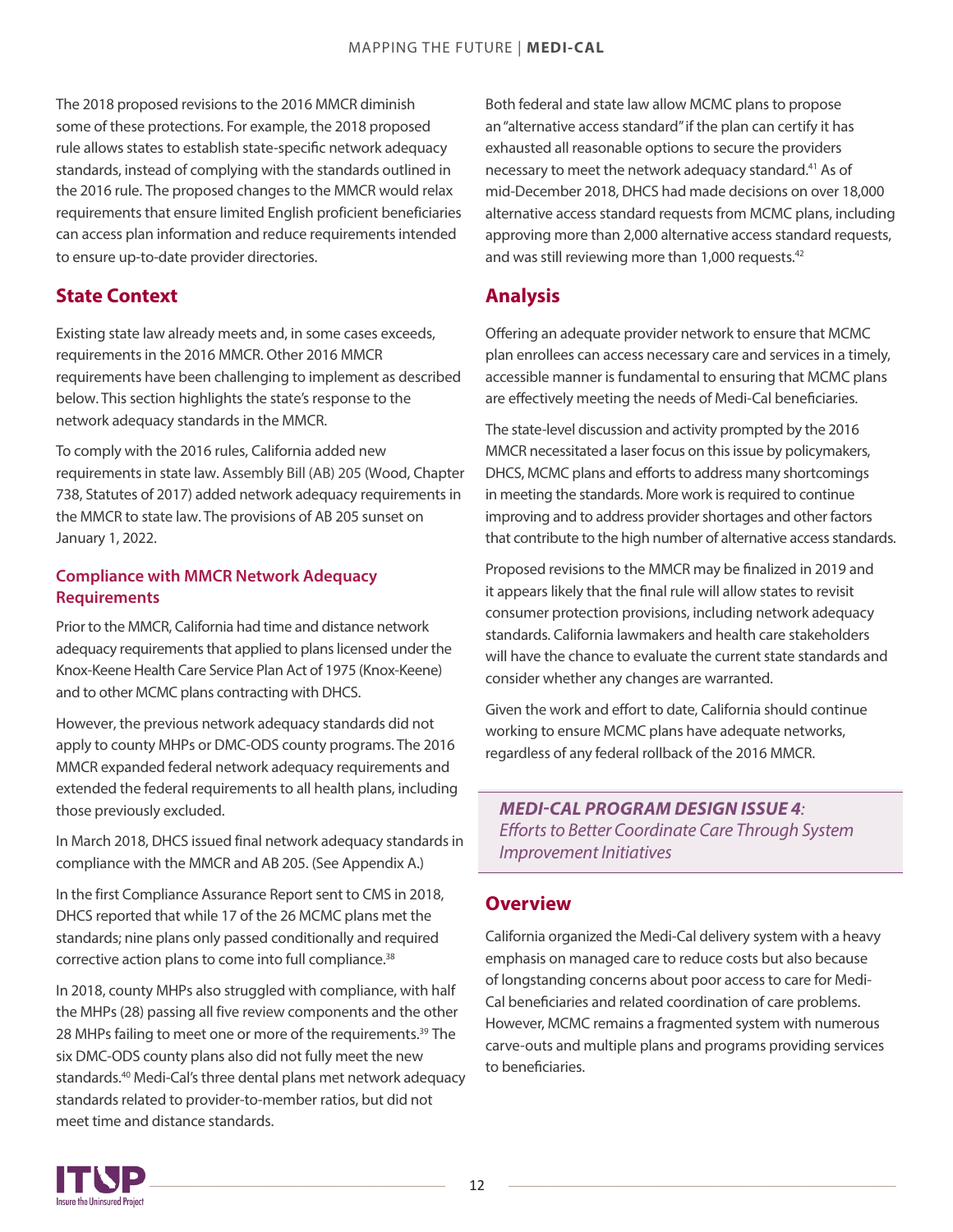This section reviews some of the federal and state initiatives focused on improving care coordination for specific services and beneficiary groups in Medi-Cal.

## **Federal Context**

Federal Medicaid law and policy offer states financial incentives, program flexibility and demonstration project opportunities to organize care and better integrate services for specific Medicaid beneficiaries. California participates in two federal programs as well as several other state initiatives described below.

Health Homes. The Medicaid Health Home State Plan Option, authorized under the ACA (Section 2703/1945 of the Social Security Act), allows states to design health homes to provide comprehensive care coordination for Medicaid beneficiaries with chronic conditions. As part of this benefit, Health Home providers coordinate primary, acute, behavioral health and long-term services and supports to treat the beneficiary as a whole person.

States receive enhanced federal funding during the first eight quarters of implementation to support the roll out of this new integrated model of care.

*Financial Alignment Demonstration.* In 2011, the CMS Innovations Center announced the Financial Alignment Demonstration (FAD) as an optional state program. The FAD seeks to better align financial incentives between Medicaid and Medicare, as well as to improve coordination of services for beneficiaries eligible for both Medicare and Medicaid (dualeligible enrollees).

Through this initiative, CMS works with states to test models that integrate and coordinate primary, acute, behavioral health and specified long-term services and supports (LTSS) for dual-eligible enrollees. California's FAD is known as the Coordinated Care Initiative.

## **State Context**

California is currently implementing multiple programs aimed at improving care coordination for Medi-Cal individuals with challenging chronic and complex conditions.

*Health Homes Program.* California's Health Homes Program (HHP) is designed to serve eligible Medi-Cal beneficiaries with multiple chronic conditions who are frequent utilizers and may benefit from enhanced care management and coordination.

The HHP coordinates the full range of physical health, behavioral health and community-based services needed by eligible beneficiaries. The HHP provides six core services:

- Comprehensive care management;
- Care coordination (physical health, behavioral health and community-based LTSS);
- **Health promotion;**
- Comprehensive transitional care;
- **Individual and family support; and**
- **Referral to community and social support services,** including housing.

The state does not provide the state match (nonfederal share) to implement the HHP. The California Endowment, a private nonprofit foundation, provides the nonfederal share.

DHCS recently announced the HHP implementation schedule for 14 counties beginning with implementation in San Francisco starting July 1, 2018 and phasing in implementation with other counties through January 2020.<sup>43</sup>

*The Coordinated Care Initiative.* Enacted as part of the SFY 2012-13 budget, the Coordinated Care Initiative (CCI) seeks to better coordinate and integrate services for older adults and people with disabilities who are dual-eligible beneficiaries.

California's CCI includes three program components operated in the seven participating counties: 1) Cal MediConnect; 2) Managed Long-Term Services and Supports (MLTSS), through which specified LTSS are provided through MCMC plans, including Community-Based Adult Services (CBAS) and the Multipurpose Senior Services Program (MSSP), as well as nursing facility care; and 3) mandatory MCMC enrollment for dual eligibles.

Cal MediConnect is the state's implementation of the federal FAD and focuses on improving care for dual-eligible enrollees. The state, CMS and MCMC plans enter into a three-way contract, with the MCMC plans receiving a prospective (preset) blended payment to provide comprehensive, coordinated care. Seven California counties are participating in Cal MediConnect with over 110,000 beneficiaries enrolled.

In the SFY 2017-18 budget, the California Department of Finance determined the CCI program was not cost-effective and DHCS restructured the program, carving out In-Home Support Services (IHSS) from the range of LTSS offered.<sup>44</sup>

In the seven CCI counties, all Medi-Cal beneficiaries (not just dualeligibles) must enroll in a MCMC plan to receive MLTSS benefits (MSSP and CBAS) or live in a nursing facility paid by Medi-Cal. For MSSP, the transition to a full managed care plan benefit has been delayed to no sooner than January 1, 2020 (except for San Mateo County, which already made the transition).<sup>45</sup>

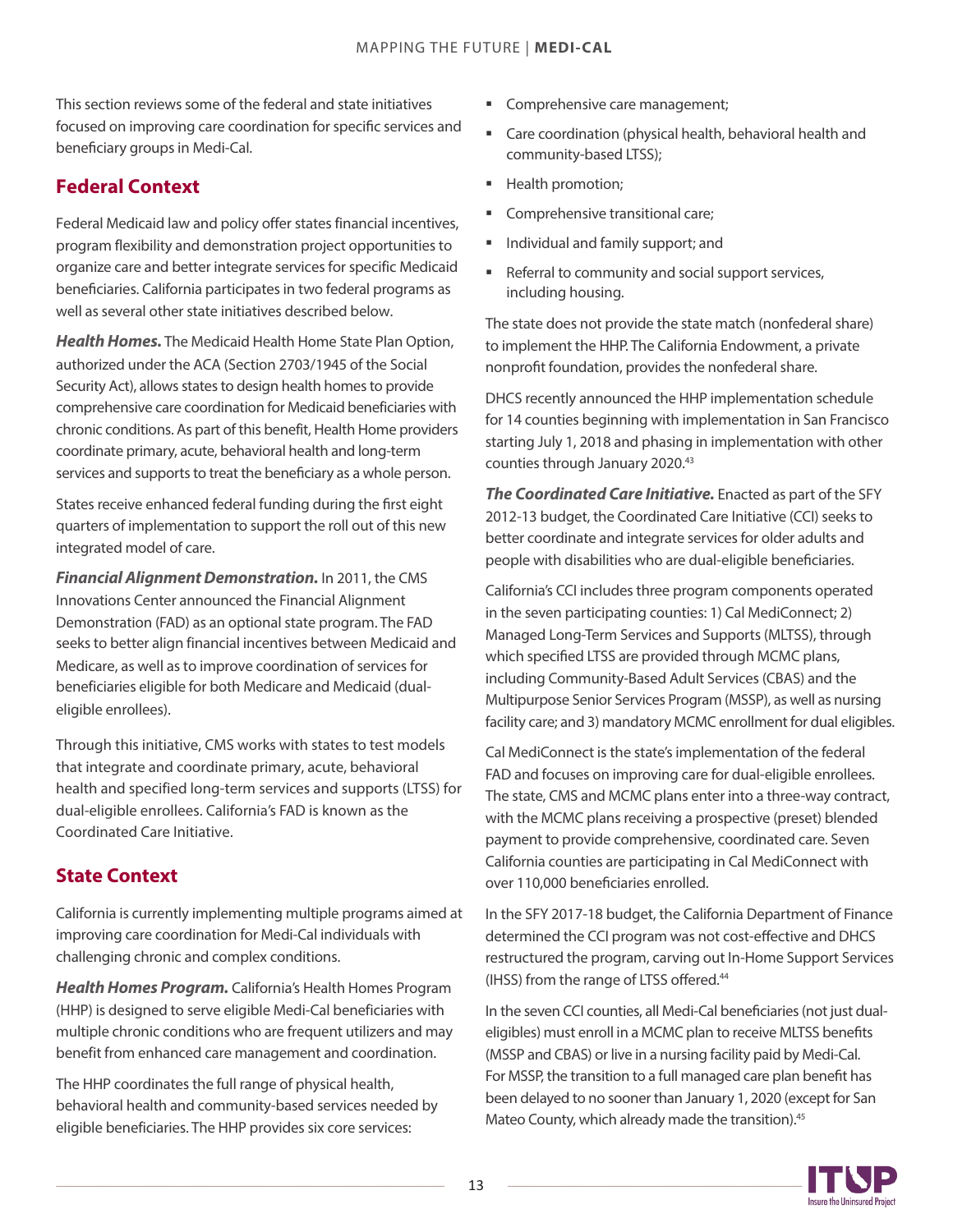The CCI was originally scheduled to expire in 2019. DHCS requested a one-year extension of Cal MediConnect through 2020 to better sync up with the expiring Medi-Cal 2020 Waiver (described below). Synchronizing the expiration dates allows California to consider its options for Cal MediConnect and MLTSS at the same time as the other waiver programs. CMS has offered California a three-year extension of Cal MediConnect through 2022.

#### **Medi-Cal Long-Term Services and Supports**

*Community-Based Adult Services.* Offers services to seniors and adults with disabilities to restore or maintain their optimal capacity for self-care. Services include professional nursing services, therapeutic activities, social services, personal care, a meal and transportation to and from CBAS centers.

*In-Home Support Services.* Provides personal care services such as bathing, housecleaning, meal preparation, and laundry, to help beneficiaries at risk of nursing home placement remain safely in the community.

*Institutional Long-Term Care.* Residential facilities that assume total care of the beneficiaries who are admitted, including nursing facility care.

*Multi-Purpose Senior Services Program.* A 1915(c) Home and Community-Based Services waiver program, providing care management and supplemental services to assist Medi-Cal beneficiaries aged 65 and older at risk of nursing facility placement.

*Whole Child Model.* The Whole Child Model (WCM) is a pilot project to integrate CCS services into MCMC, specifically in the 21 counties served by the five COHS plans. As described previously, the CCS program serves children with certain serious chronic medical conditions including cystic fibrosis, hemophilia and cerebral palsy. Although most CCS children are enrolled in MCMC, services related to their CCS qualifying conditions are carved-out and administered by county health departments. This fragmentation of service delivery has caused problems with care coordination.[46](#page-25-0)

Senate Bill (SB) 586 (Hernandez, Chapter 625, Statutes of 2016) authorizes the phase-in and an evaluation to assess COHS plan performance and outcomes from integrating CCS. SB 586 maintains the carve-out of CCS services for all other counties until January 1, 2022. Participating counties are gradually

phasing in implementation of the WCM. As of this writing, four COHS counties have implemented the pilot.

 *Whole Person Care Pilot.* The Whole Person Care (WPC) pilots are part of the Medi-Cal 2020 federal waiver. WPC is aimed at coordinating health, behavioral health, and social services for Medi-Cal beneficiaries who are high users of multiple systems and continue to have poor health outcomes. The pilots implement collaborative leadership, data sharing between systems, coordination of care in real time, and evaluate individual and population progress.

There are 25 WPC pilots in California. Participating pilot agencies include counties, cities and health facilities that provide match funding to meet the state's nonfederal share. Governor Newsom's proposed SFY 2019-20 budget includes \$100 million in one-time only state general fund for WPC, specifically focused on supportive housing and other supports for homeless and at-risk individuals, particularly those with mental illness.

#### **Analysis**

Most of the current "system improvement" initiatives are countybased, none are statewide, and many rely on non-state general fund to provide the state's nonfederal share. Today, Medi-Cal continues to be a fragmented program with beneficiaries potentially served by multiple managed care delivery systems and a relatively small FFS program.

Current system improvement initiatives may provide direction and pathways to integrate or better coordinate care across all counties and delivery systems. The pilots have evaluation components built-in that can inform decisions to sustain, broaden or end initiatives, as well as opportunities to incorporate the lessons learned more broadly into MCMC and the Medi-Cal program overall.

The multiple initiatives underway offer an opportunity for the state to gradually develop a more comprehensive integration plan for Medi-Cal.

*MEDI-CAL PROGRAM DESIGN ISSUE 5: Medi-Cal Managed Care Plan Re-Procurement Process*

## **Overview**

As described above, MCMC in California operates using different models, involving both public and commercial health plans. In 2016, DHCS noticed its intent to initiate a re-procurement of contracted commercial managed care plans.

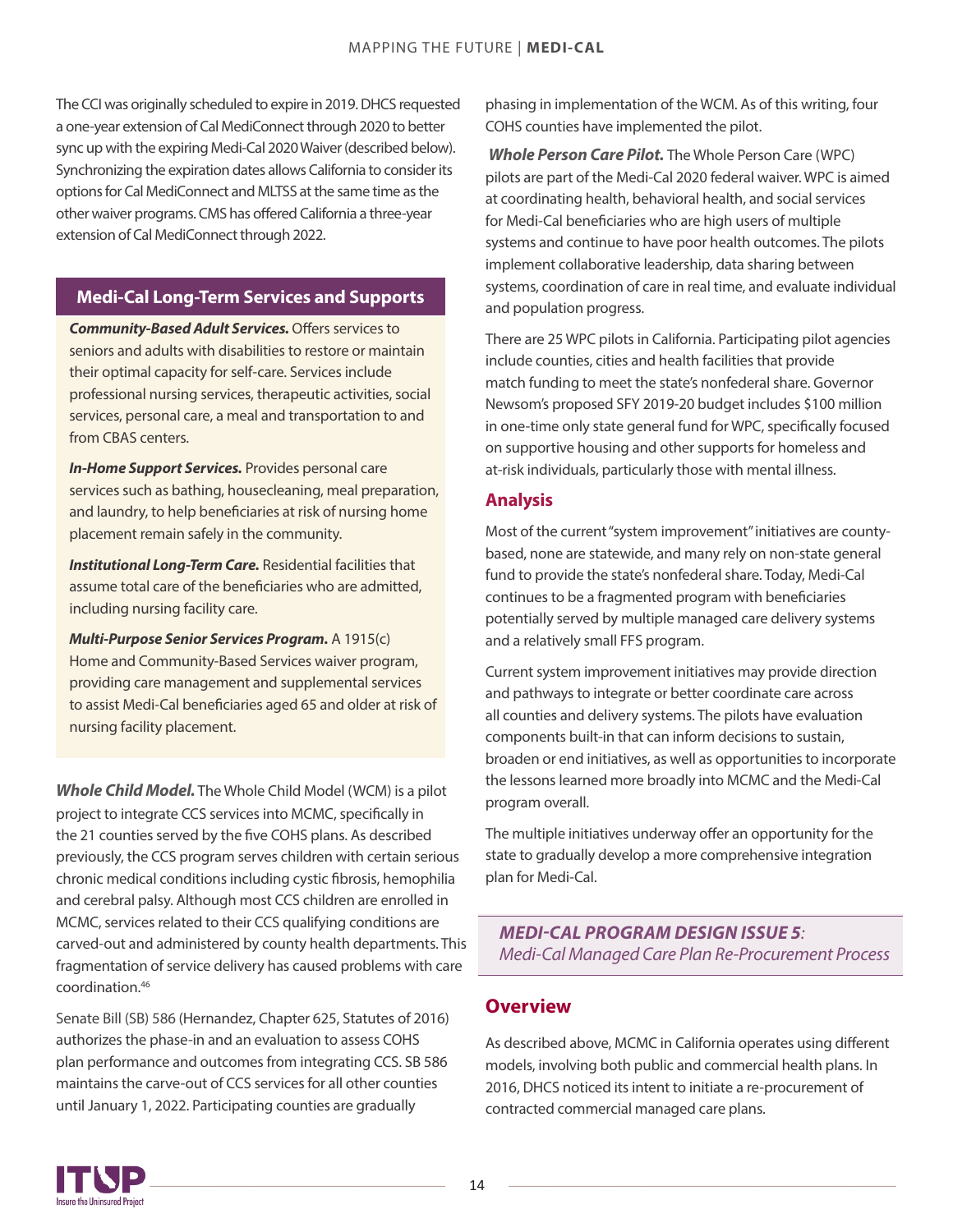At the time, DHCS and the Office of Medi-Cal Procurement released a tentative procurement schedule for commercial plans with rolling Requests for Proposals (RFPs) by county and model type beginning in late 2019 through 2024. DHCS recently removed the schedule from its website stating that they are reviewing the schedule which will be released in the future.

## **Federal Context**

Federal Medicaid rules (highlighted below) allow states to provide for the delivery of Medicaid health benefits and additional services through contracted arrangements between state Medicaid agencies and managed care organizations. Federal policy contemplates states paying health plans a set per member per month (capitation) payment for these services.

Nationally, approximately 68 percent of Medicaid beneficiaries are enrolled in some form of managed care.

States must comply with the federal regulations that govern managed care delivery systems. These regulations include requirements for a managed care plan to have a quality program and provide appeal and grievance rights, reasonable access to providers, and the right to change managed care plans, among others.

Under federal law, states may implement a managed care delivery system using the following federal authorities:

- 1) Under Social Security Act (SSA) §1915(a) states can implement voluntary managed care programs by executing a contract(s) with health plans selected through a competitive procurement process;
- 2) For mandatory managed care enrollment programs, states must obtain approval from CMS under two primary authorities:
	- a) SPA under Section 1932(a), except for individuals dually eligible for Medicare and Medicaid, Alaska/Indian natives (except under specific terms in §1932(a)(2)(C)) and children with special needs;
- b) Medicaid waiver under SSA §1915(b) allowing a state to require all Medicaid recipients to enroll in a managed care delivery system (as is the case for California's county mental health managed care system);
- 3) Alternatively, as part of SSA §1115(a) states can secure approval for managed care demonstration programs that require all Medicaid beneficiaries to enroll in a managed care delivery system, including dually eligible recipients (as is the case for MCMC in California).

The federal waiver authorities allow states to implement managed care without having to meet certain federal requirements. For example, states may not have to meet the requirement of "statewideness," allowing for different programs in different geographic regions, or "comparability" allowing states to offer different benefits to managed care enrollees.

## **State Context**

California currently operates the MCMC program as part of the state's Section 1115(a) waiver, Medi-Cal 2020, which expires December 31, 2020 and is described in more detail under Financing Section, Issue 1.

California law provides significant authority to DHCS to implement managed care in the Medi-Cal program. Specifically, the DHCS "director may contract, on a bid or non-bid basis, with any qualified individual, organization, or entity to provide services to, arrange for or case manage the care of Medicaid beneficiaries. At the director's discretion, the contract may be exclusive or nonexclusive, statewide or on a more limited geographic basis." [47](#page-25-0)

MCMC plans are subject to state statutory and contractual requirements that ensure California complies with federal Medicaid rules and that the Medi-Cal program meets state goals and standards. For each managed care model type and individual health plan, the state negotiates from a publicly available model contract.

All MCMC plans, except for COHS plans, must also be licensed under Knox-Keene, the state regulatory framework for public and commercial managed care plans.<sup>[48](#page-25-0)</sup>

Passed in 1975, Knox-Keene imposes requirements on managed care plans including consumer protections and disclosure requirements, financial solvency requirements, access to care, mandated benefit requirements, consumer grievance and appeals processes, and other plan requirements.

## **Analysis**

The decision to rebid MCMC plan contracts presents an opportunity for the state to modernize, update and improve the process and requirements by which health plans provide services to Medi-Cal beneficiaries.

As just one example, the state has implemented quality measurement and quality improvement standards for MCMC plans that could be incorporated as selection criteria in the procurement process.

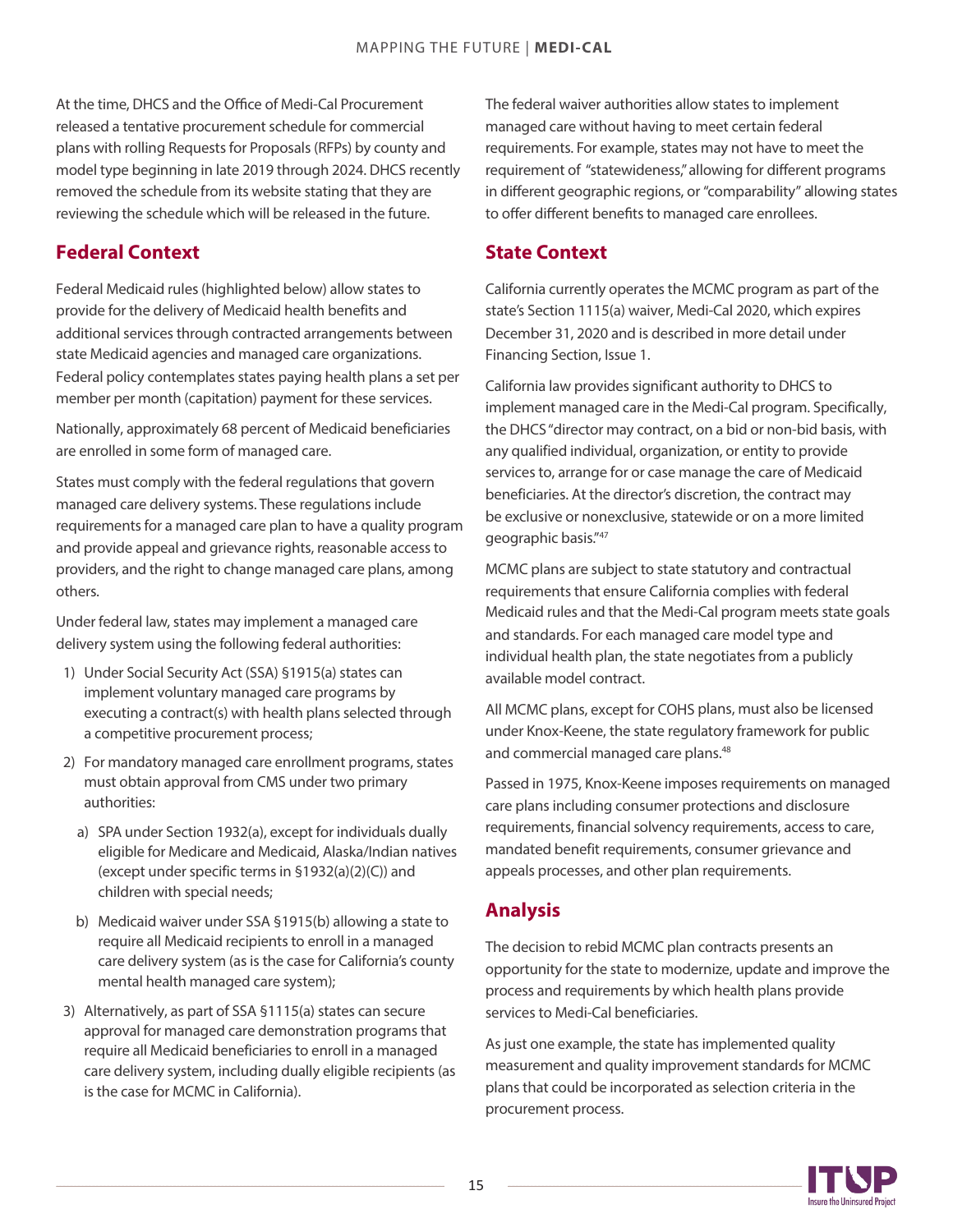<span id="page-15-0"></span>However, the potential for a lack of transparency, and no formal stakeholder process, could limit the ability of policymakers and stakeholders to provide meaningful input that would improve the program and the process.

#### **Stakeholder Engagement**

When DHCS proposed the re-procurement schedule, it did not incorporate or publicly suggest that there would be a formal stakeholder process to allow for input on the RFP process or MCMC plan contract provisions.

Notably, similar procurements in other states have included a formal stakeholder process. In a review of the Medicaid

managed care procurement landscape, Health Management Associates (HMA) identified five states that conducted procurement processes in 2018.[49](#page-25-0)

Based on review of publicly available information from the five states, the procurement processes in all of the states included formal stakeholder engagement to support the development of a RFP, potential contract requirements and public input on draft solicitation documents.

Based on this review of 2018 Medicaid managed care procurement processes in other states, the absence of a formal process for stakeholder engagement would be unique to California.

## III. Medi-Cal Financing Issues

The Medi-Cal program is funded through a combination of federal Medicaid funds, known as FMAP, and nonfederal funds. California will spend an estimated \$100 billion combined federal and nonfederal funding for SFY 2018-19 on the Medi-Cal program.[50](#page-25-0) In SFY 2018-19, the Medi-Cal program overall will receive an estimated 64 percent in federal funds and 36 percent from nonfederal sources.<sup>[51](#page-25-0)</sup>

California relies on various sources to provide the nonfederal share, primarily funding from local governments and fees charged to providers and MCMC plans. California will contribute \$35.8 billion in nonfederal matching funds, including \$21.6 billion from the state general fund, or 60 percent of the total nonfederal share. [52](#page-25-0) The remaining approximately 40 percent of nonfederal share is derived from other nonfederal sources.

**Medicaid** *Share of State Budgets.* According to 2017 data from the National Association of State Budget Officers:

- **For the state-funded portions of state budgets Medicaid** accounted for 19.8 percent of total state general fund spending.<sup>[53](#page-25-0)</sup> This calculation excludes California.
- 74 percent of the nonfederal share for state Medicaid programs came from state general fund revenues; the remaining 16 percent came from other state sources.<sup>[54](#page-25-0)</sup> This calculation excludes California.

*Medi-Cal and California's Budget.* For SFY 2017-18, Medi-Cal accounted for 18.3 percent of state general fund spending.<sup>55</sup> Sixty-five percent of the nonfederal share for Medi-Cal came from state general fund revenues. The remaining 35 percent came from other state sources. (See text box for sources of the nonfederal share.)

Nationally, states allocated 19.8 percent of state general fund to Medicaid compared to California's 18.3 percent in Medi-Cal.

The current and previous federal administrations have scrutinized many of the funding mechanisms used to secure federal Medicaid matching funds.

For example, in 2004 the U.S. General

Accounting Office testified before the U.S. House Subcommittee on Energy and Commerce documenting instances where states, using intergovernmental transfers, received large federal matching funds as payments to providers and required those providers to return all or most of the federal money back to the states.<sup>[56](#page-25-0)</sup>

These practices and others questioned by the CMS lead recent federal administrations to periodically limit, phase-out or revise how states can use and generate funding for the nonfederal share.

The federal posture on how states use non-state general fund match to draw down federal Medicaid funding has the potential to create challenges and sustainability concerns for states like California that rely heavily on these non-state general fund sources for state matching funds, and for the providers who rely on these resources to ensure adequate Medicaid reimbursement, especially safety-net providers.





**Source of Medicaid**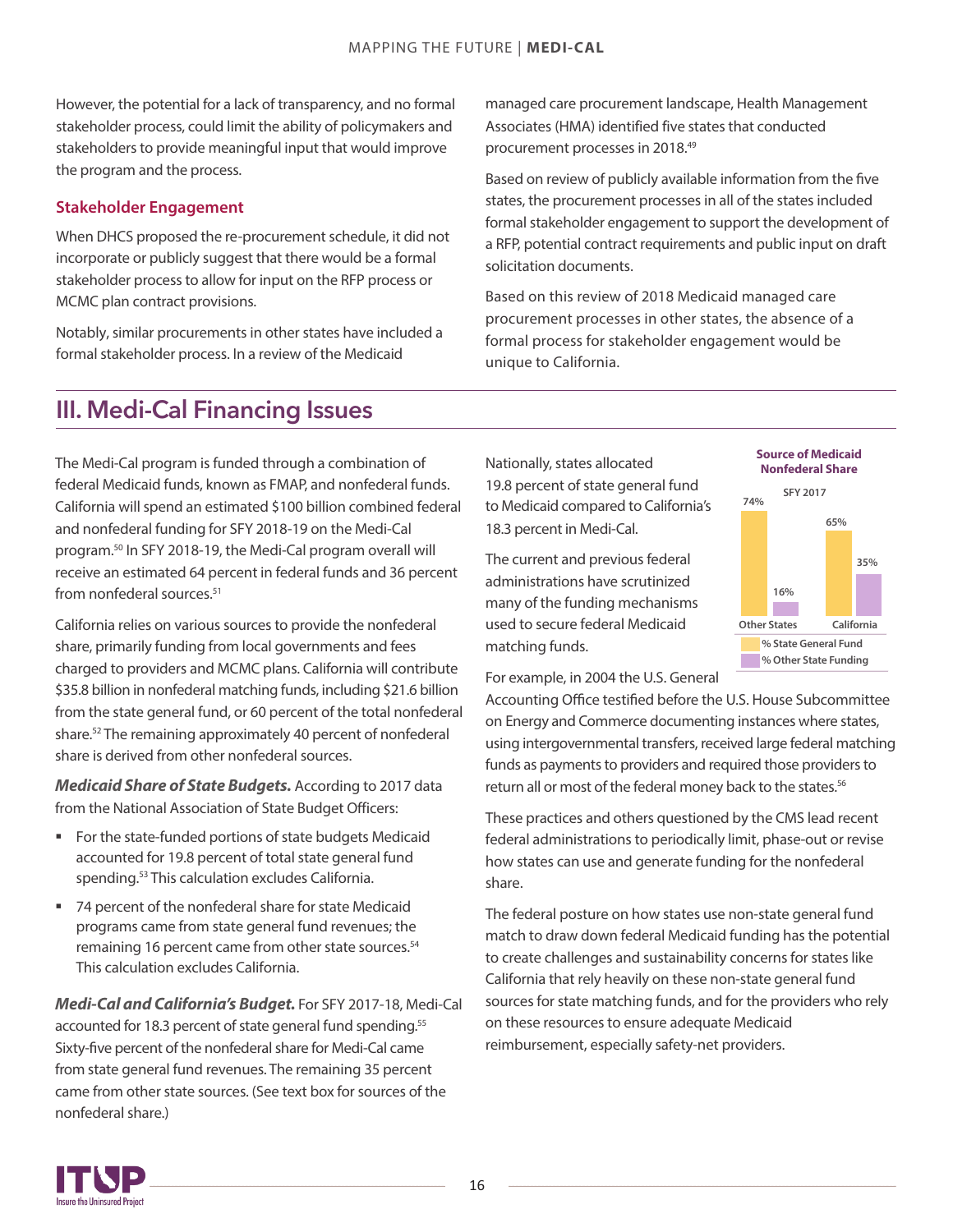#### **How California Raises the Nonfederal Share For Medi-Cal**

*Certified Public Expenditure (CPE)*. State and local government entities certify that they have spent CPE funds on items or services eligible for federal matching Medicaid funds. For example, California counties providing Medicaid reimbursable, schoolbased targeted case management services incur the total cost of the services and certify the total amount of expenditures are Medicaid reimbursable to secure a federal match.

*Intergovernmental Transfer (IGT)*. Transfers of public funds between or within levels of government (e.g., county to state). For example, under California's current §1115 waiver, public health care systems and district hospitals receive payment for meeting quality outcomes under the Public Hospital Redesign and Incentives in Medi-Cal (PRIME) program, financed by their own IGTs. For additional information on the PRIME program, see discussion under Issue 1 and 2.

*Provider Taxes/Fees*. State-imposed taxes or fees on health care providers. To use provider taxes/fees as the nonfederal share, federal rules require the fee or tax to be broad-based and uniformly imposed. Federal rules also prohibit the state from holding any similar providers harmless from the tax/fee burden. For example, the Hospital Quality Assurance Fee (HQAF) Program collects fees from private hospitals in California and uses these funds, matched with federal funds, to enhance Medi-Cal reimbursement for hospital services.

*Special Funds*. Funds created by statute, including through ballot initiatives, restricted by law for specific government activities. For example, by taxing cigarettes and tobacco products, Proposition 56, passed in 2016, created a special fund to help finance health care expenditures, including Medi-Cal expenditures.

*MEDI-CAL FINANCING ISSUE 1: Medi-Cal 2020: Federal Waiver; New Federal Barriers to Waiver Renewal*

#### **Overview**

Section 1115 of the Social Security Act gives the Secretary of Health and Human Services (Secretary) authority to approve experimental, pilot, or demonstration projects that promote the objectives of the Medicaid program.

Under §1115, the Secretary may waive certain provisions of Medicaid law providing states additional flexibility and in many cases additional funding.

California's §1115 waivers have funded broad Medi-Cal initiatives. Historically, California has leveraged state and local funds to draw down federal matching funds normally not permitted under traditional Medicaid rules.

Federal law requires that §1115 waivers not cost the federal government more money than otherwise would have been spent on the Medicaid program – a concept referred to as "budget neutrality." Recent changes to federal guidance on the §1115 waiver budget neutrality requirement mean less federal funding will be available if California seeks to renew its waiver. The loss of federal waiver funds leaves funding gaps in programs initiated under previous California §1115 waivers and raises questions about how or whether the gaps can be filled.

#### **California §1115 Federal Waivers Prior to Medi-Cal 2020 Waiver**

*Medi-Cal Hospital Care Waiver*. California secured its first statewide, five-year §1115 waiver, starting in 2005 through 2010, the"Medi-Cal Hospital Care Waiver." California proposed the waiver in response to CMS concerns about California's reliance on IGTs as the mechanism for financing the nonfederal share of Medi-Cal payments to hospitals. The Hospital Care Waiver moved instead to use CPEs for hospital financing. The 2005 waiver also created a Safety Net Care Pool, a fixed amount of federal matching funds to support public hospitals in caring for the uninsured.

*Bridge to Reform Waiver.* California sought a five-year renewal and expanded scope in the Bridge to Reform Waiver 2010-2015. The Bridge to Reform Waiver helped California prepare for the implementation of the ACA Medicaid expansion for low-income adults before the 2014 federal timeline.

The 2010 waiver phased-in coverage for low-income adults aged 19 to 64 with incomes up to 200 percent FPL and maintained the Safety Net Care Pool and other waiver initiatives. In addition, the renewal expanded MCMC to most beneficiaries including seniors, persons with disabilities, and children with special health care needs, and implemented the Delivery System Reform Incentive Pool (DSRIP) program. DSRIP provided payment incentives to help enhance the quality of care of California's public hospitals and health systems. Public health care systems continued to self-finance their waiver payments through a mix of CPE and IGT mechanisms.

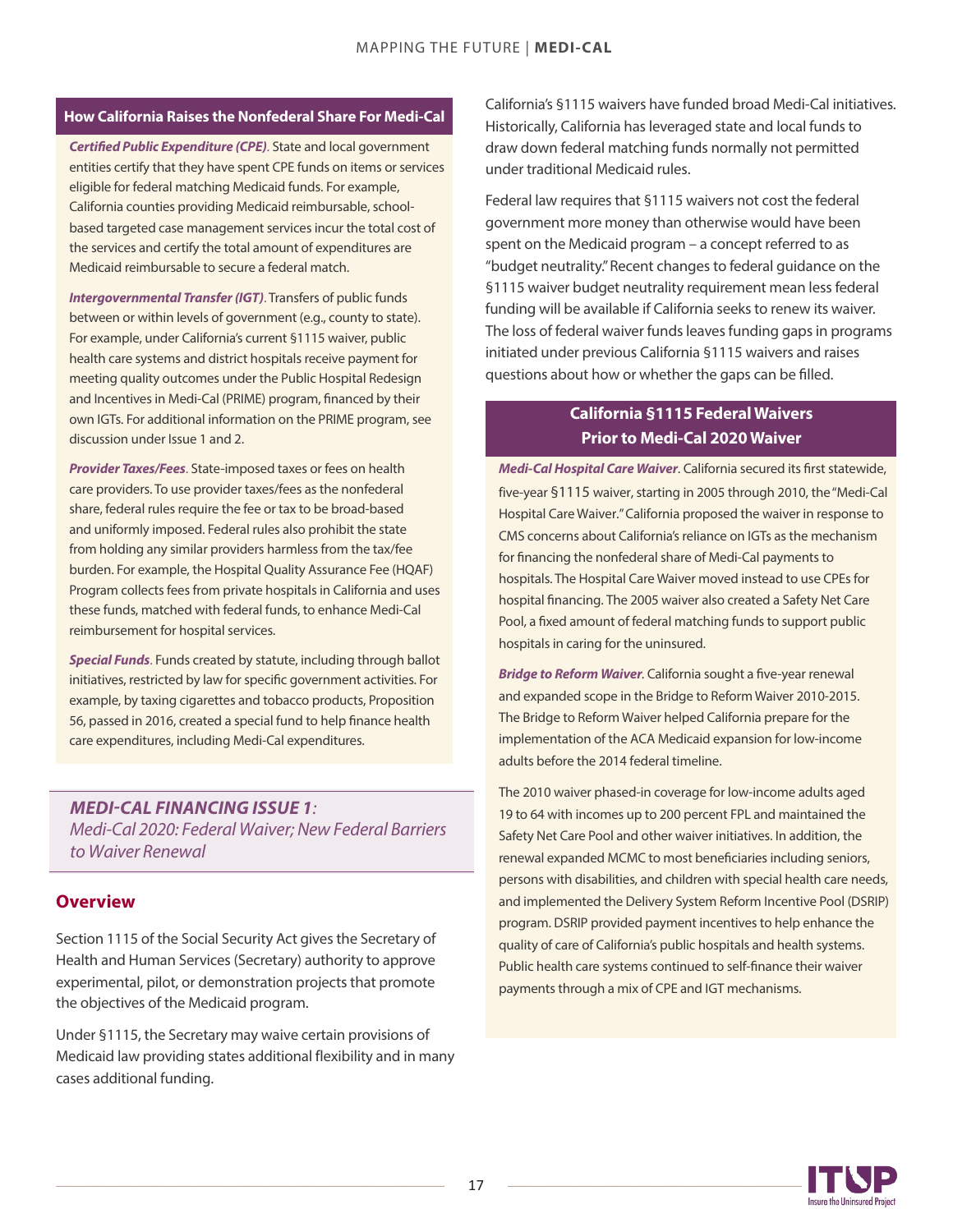## <span id="page-17-0"></span>**Federal Context**

CMS typically approves §1115 waivers for an initial five-year period and will renew or extend waivers in additional five-year increments. As mentioned, §1115 waivers must be budget neutral to the federal government.

*Section 1115 Waivers and Budget Neutrality*. In calculating budget neutrality, CMS and the applicant state agree on projected federal expenditures that could have occurred absent the waiver, known as"Without Waiver"or baseline expenditures. CMS and the applicant state also calculate federal expenditures with the proposed state §1115 waiver or "With Waiver" expenditures.

If the projected expenditures are higher than expenditures under the waiver, the applicant state can capture some or all of the projected federal savings.

Many states, including California, Minnesota, New Mexico, Florida, Iowa, Texas, Wisconsin, Hawaii, Kansas, Arizona, Delaware, Maryland, New Jersey, NewYork and Tennessee, applied for §1115 waivers to implement or expand Medicaid managed care and identified savings from managed care (compared to FFS costs) to fund waiver programs.

Previously, when a waiver is renewed, the baseline calculations from the original waiver are used allowing for a rollover of projected federal savings from the previous waiver.

**New Budget Neutrality Guidance**. In early 2016, CMS revised its budget neutrality policy to limit the amount of savings a state could capture in a §1115 waiver. While the waiver calculations are complex, the new guidance essentially limits and ultimately phases out savings states rolled over from waiver to waiver. Starting with waivers on or after January 2020, the guidance also allows CMS to rebase or update projected expenditures without a waiver using more recent cost trends. Specifically, CMS will base costs and savings on recent managed care costs rather than as a comparison to past or estimated FFS expenditures.

In 2018, CMS issued guidance to state Medicaid directors affirming the basic policy announced in 2016.<sup>[57](#page-25-0)</sup>

#### **State Context**

In 2015, California secured a waiver renewal to the 2015 Bridge to Reform Waiver, known as"Medi-Cal 2020,"which expires December 31, 2020. Key provisions of Medi-Cal 2020 include, among other elements:

- **Safety Net Funding.** Revises California's Safety Net Care Pool and combines it with a portion of Medicaid Disproportionate Share Hospital (DSH) funding to create the Global Payment Program (GPP). GPP supports care for the uninsured provided by public health care systems. The Medicaid DSH program requires state Medicaid programs to make supplemental payments to qualifying hospitals that serve large numbers of Medicaid and uninsured individuals.
- **Payment Reform.** Transitions the Delivery System Reform Incentive Pool (established under Bridge to Reform) to the Public Hospital Redesign and Incentives in Medi-Cal (PRIME) program. PRIME provides the opportunity for public and district/municipal hospitals to earn performance-based incentives, up to \$3.7 billion in federal funds over five years, and supports public hospital efforts to develop risk-based alternative payment arrangements.
- *Care Coordination.* Adds the Whole Person Care (WPC) and Drug Medi-Cal Organized Delivery System (DMC-ODS) pilots. The WPC pilot coordinates health, behavioral health, and social services for individuals who access multiple systems of care. DMC-ODS expands substance use disorder treatment services and provides these services under a managed care delivery system.
- *Dental Transformation Initiative (DTI).* The DTI improves dental health for Medi-Cal children by focusing on high-value care, improved access, and use of performance measures to drive delivery system reform.

The waiver terms for the Medi-Cal 2020 Waiver began to phaseout budget neutrality savings derived from managed care in California. By 2020, annual budget neutrality savings will be reduced by 20 percent to 77 percent, with the largest reductions from savings for populations that were among the first to be served in MCMC plans.

**Other Federal options.** Other federal policy changes may serve as viable alternatives to secure federal funding for certain elements of the Medi-Cal 2020 Waiver. The 2016 MMCR authorizes states to cover nonmedical interventions (referred to as "in lieu of services") that address social and structural factors influencing health, including poverty, access to stable housing, and exposure to violence. In addition, the MMCR encourages states to improve care coordination, adopt alternative payment models, and provide long-term services and supports in the home and community for beneficiaries.

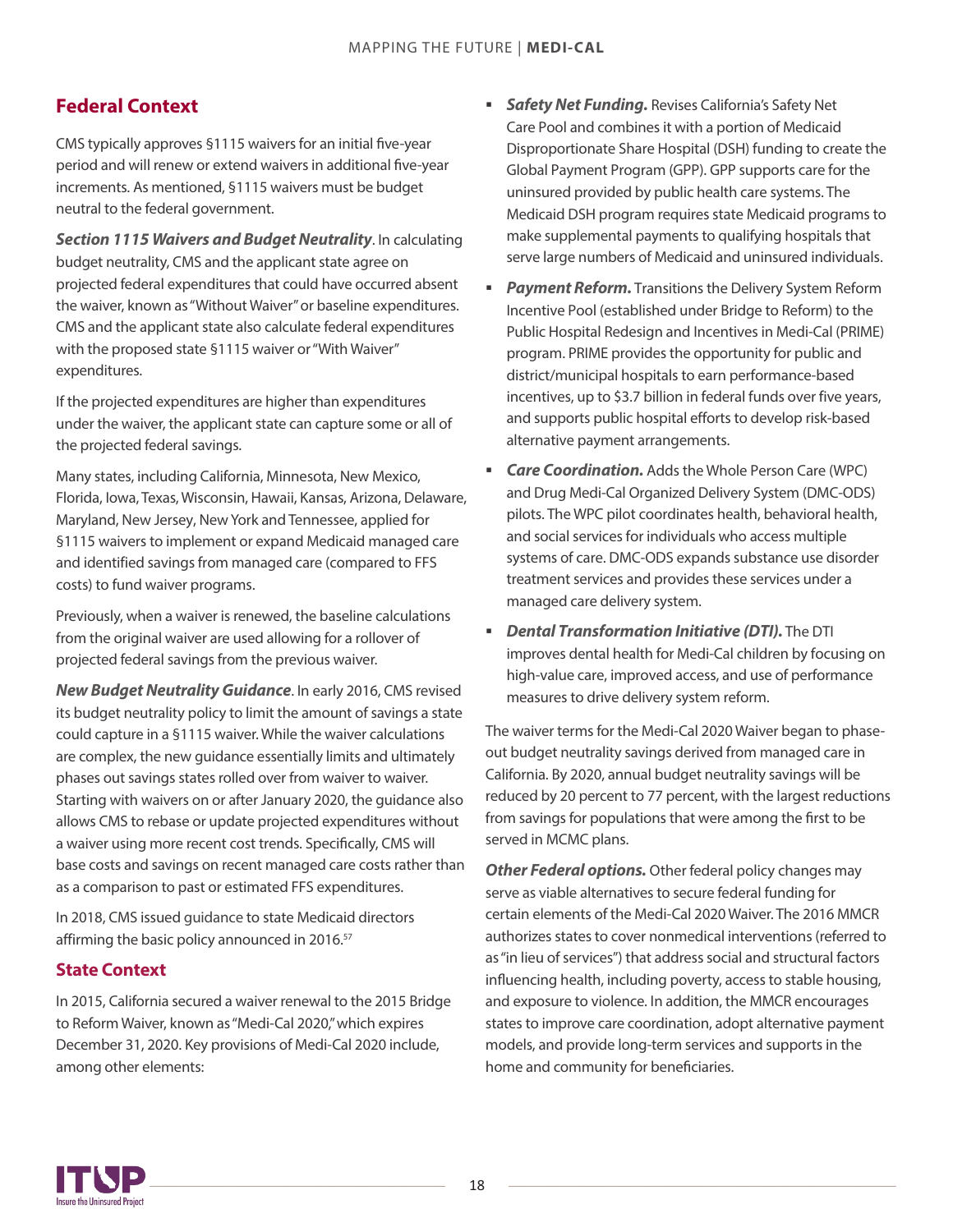## **Analysis**

If California seeks an extension when Medi-Cal 2020 expires, new federal rules, including those related to budget neutrality, will apply as described above.

Some of the programs in the Medi-Cal 2020 Waiver may meet the revised budget neutrality standard but others may need to be substantially revised or restructured to obtain federal matching funds.

As California considers whether to develop a new §1115 waiver, and what alternatives might be possible outside of a waiver renewal, policymakers will need to evaluate the financial and program consequences, including the potential for a loss of federal funds, and the impact on support of the health care safety net, delivery system improvement efforts, and other initiatives funded under California's current §1115 waiver.

Addressing these issues will be a complex undertaking, requiring active stakeholder engagement and creative policy planning. Despite the complexities and the challenges, the waiver deadline also provides an opportunity for policymakers to consider and reshape the Medi-Cal program in ways that can improve the program for Medi-Cal beneficiaries.

#### *MEDI-CAL FINANCING ISSUE 2: Developing Effective Payment Reform Models*

## **Overview**

The Medi-Cal program has several payment reform efforts underway or in the planning stages. Medi-Cal initiatives include value-based payment programs, pay-for-performance and changes to the rate setting process for MCMC plans that incentivize and hold plans accountable for reducing long-term costs through better health outcomes and improving quality.

## **Federal Context**

Alternative Payment Models (APMs) are payment approaches that offer incentive payments for providing high-quality and cost-efficient care. APMs can apply to a specific clinical condition, a care episode, or a population.

Federal law allows states to adopt APMs in Medicaid managed care in the categories described below.

#### **Payment Reform Models**

*Pay-for-Performance.* Rewards providers or managed care organizations for achieving specific quality benchmarks or other goals.

*Shared Savings Arrangements.* Participating plans or providers share net savings with payers for a defined population over a specific period.

*Risk Sharing Arrangements.* Participating plans or providers agree to share both net savings and any losses with payers for a defined population over a specific period.

*Value-Based Payments.* Rewards providers with incentive payments for providing quality care, based on performance against identified quality measures.

## **State Context**

Medi-Cal payment reform strategies underway or in process include:

*Auto Assignment Incentive Program (AAIP).* In place since 2005, the AAIP rewards MCMC plans based on plan performance on specified performance measures. In general, beneficiaries required to enroll in MCMC must select a participating health plan. If an enrollee does not select a plan, they are "auto-assigned" or "defaulted" to a plan based on the relative performance of available plans on the AAIP. The AAIP includes eight measures, six Healthcare Effectiveness Data and Information Set (HEDIS) measures and two safety net measures.<sup>58</sup>

*Public Hospital Redesign and Incentives in Medi-Cal (PRIME).* Part of the Medi-Cal 2020 Waiver, PRIME helps public hospitals and health systems maximize health care value and implement APMs. PRIME funding is tied to performance in 18 clinical project areas and to a set of reporting and performance metrics.

Participating health care systems must contract with a MCMC plan in their service area using an APM such as capitation, risk-pool payments, and other risk-sharing arrangements. In addition, public health care systems must gradually increase the percentage of assigned MCMC beneficiaries who receive all or a portion of their care under a contracted APM.

*Value-Based Payment Program (VBP).* The Governor's 2019-20 Budget proposes to establish a VBP program in MCMC focused on management of chronic diseases, prenatal/postpartum care, and behavioral health integration. The proposed budget allocates \$360 million including \$180 million in Proposition 56 funds for this program.

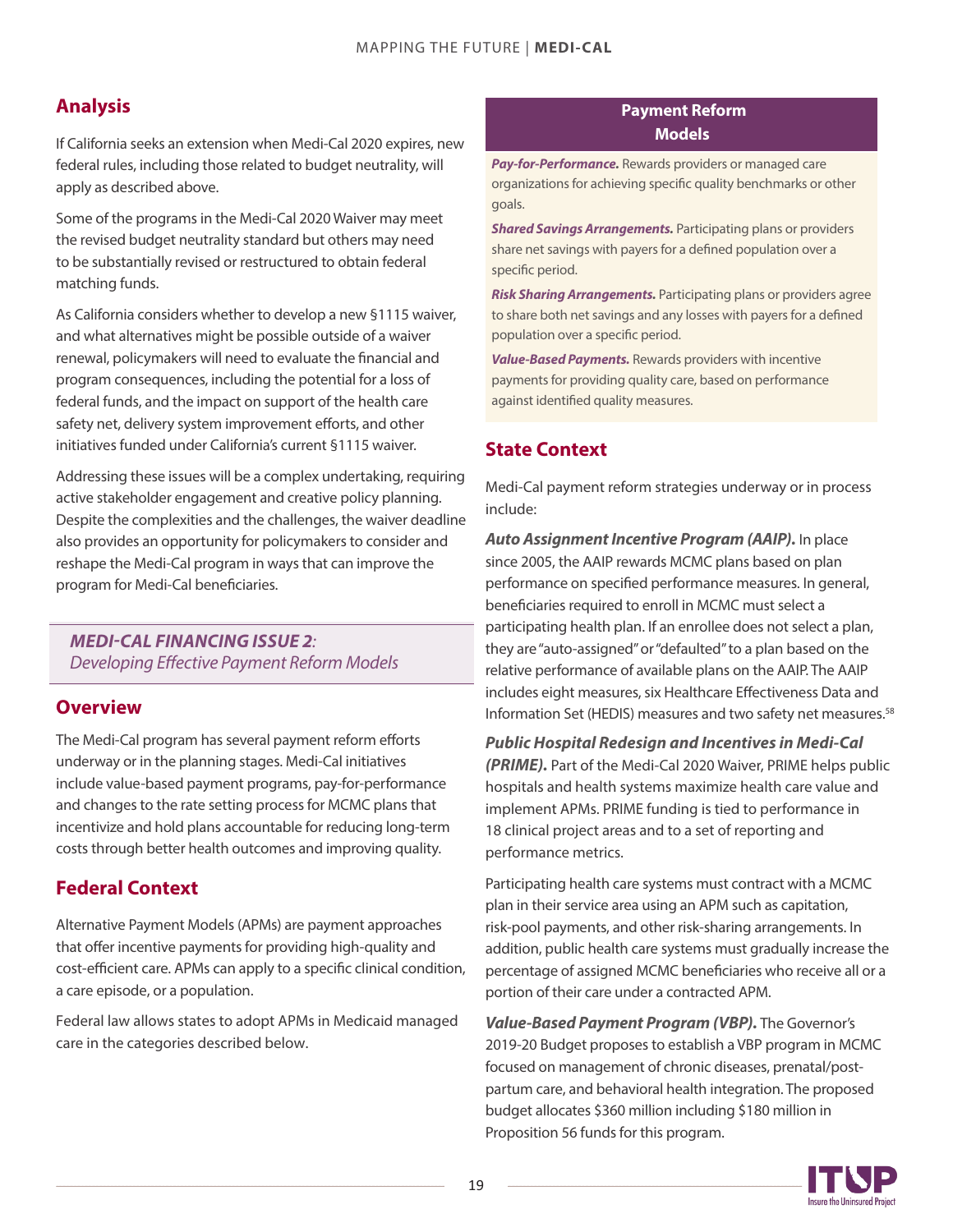## **Analysis**

The growth in the size and scope of the Medi-Cal program, along with the costs for covering nearly one in three Californians, provide strong incentives for consideration of payment reforms that focus on promoting cost effectiveness while creating incentives to maintain or improve quality.

In the next few years, as part of the Medi-Cal 2020 discussion (e.g., PRIME) and through other budget and program deliberations, policymakers will face decisions on whether to expand, maintain, eliminate or revise current payment reform efforts.

Issues surrounding payment reform should continue to be part of the broader conversation on improving the quality and the effectiveness of Medi-Cal, especially for high-cost, vulnerable beneficiaries with complex needs.

*MEDI-CAL FINANCING ISSUE 3: Expiration of the Medi-Cal Managed Care Organization Tax*

#### **Overview**

One of the strategies California has used to generate a portion of the nonfederal share for Medi-Cal is through a tax on state managed care organizations (MCOs) along with other changes to taxes that health plans pay.

In 2016, to become compliant with federal law, the state adjusted the MCO tax so that it applies not only to MCMC plans but to all full-service MCOs (e.g., excluding dental and vision plans) in the state. California's restructured MCO tax is scheduled to expire at the end of the SFY 2018-19.

According to the Legislative Analyst's Office (LAO) Medi-Cal Fiscal Outlook for the 2019-20 state budget, California would lose \$1.5-1.9 billion if the MCO tax package is not renewed.<sup>[59](#page-26-0)</sup>

## **Federal Context**

Federal law authorizes states to use provider taxes to generate revenues for the nonfederal share of Medicaid costs. Federal rules require the tax to be broad-based and uniformly imposed. States are also prohibited from holding like providers harmless from the tax burden.

## **State Context**

Before 2016, MCMC plans were the only entities subject to California's MCO tax. DHCS determined the tax amount based on Medi-Cal enrollment in each plan. In 2014, CMS informed DHCS that this structure violated federal guidance on provider taxes, requiring California to restructure its MCO tax by 2016 or forgo federal funding.

*New MCO Tax.* SB X2-2 (Hernandez, Chapter 2, Statutes 2016) enacted a new MCO tax for the period of July 1, 2016 through June 30, 2019. Unlike prior versions of California's MCO tax, the restructured MCO tax applies broadly to full service MCOs and their various lines of business, not just MCMC business. MCOs are taxed according to enrollee "member months,"the number of members who are enrolled for one month.

The tax is a tiered rate structure with MCOs generally taxed at a higher rate for Medi-Cal enrollees than for non-Medi-Cal enrollees and at lower rates for MCOs with higher enrollment. As part of the restructured MCO tax, non-Medi-Cal MCOs receive corporate tax and gross premiums tax relief and other adjustments.

*Proposed SFY 2019-20 Budget.* The Governor did not propose continuation of the MCO tax in the proposed SFY 2019-20 Budget. The LAO noted that federal approval of California's MCO tax package is likely and recommended that the Legislature seriously consider renewal of the MCO tax.

## **Analysis**

As part of budget deliberations this year, presumably California policymakers will consider whether to renew, and possibly revise, the state's MCO tax.

*MEDI-CAL FINANCING ISSUE 4: Use of Proposition 56 Funding to Cover Existing Medi-Cal Expenditures*

In 2016, voters passed Proposition 56 creating a rare and sizable infusion of new funds to increase Medi-Cal provider rates through supplemental payments to certain providers. Medi-Cal first received Proposition 56 funds in 2017-18.

Proposition 56 funding is intended to ensure timely access to quality care for Medi-Cal beneficiaries. Since its passage, policymakers have considered the best uses of the new funding consistent with the specific requirements of Proposition 56 and the broader context of funding for the Medi-Cal program.

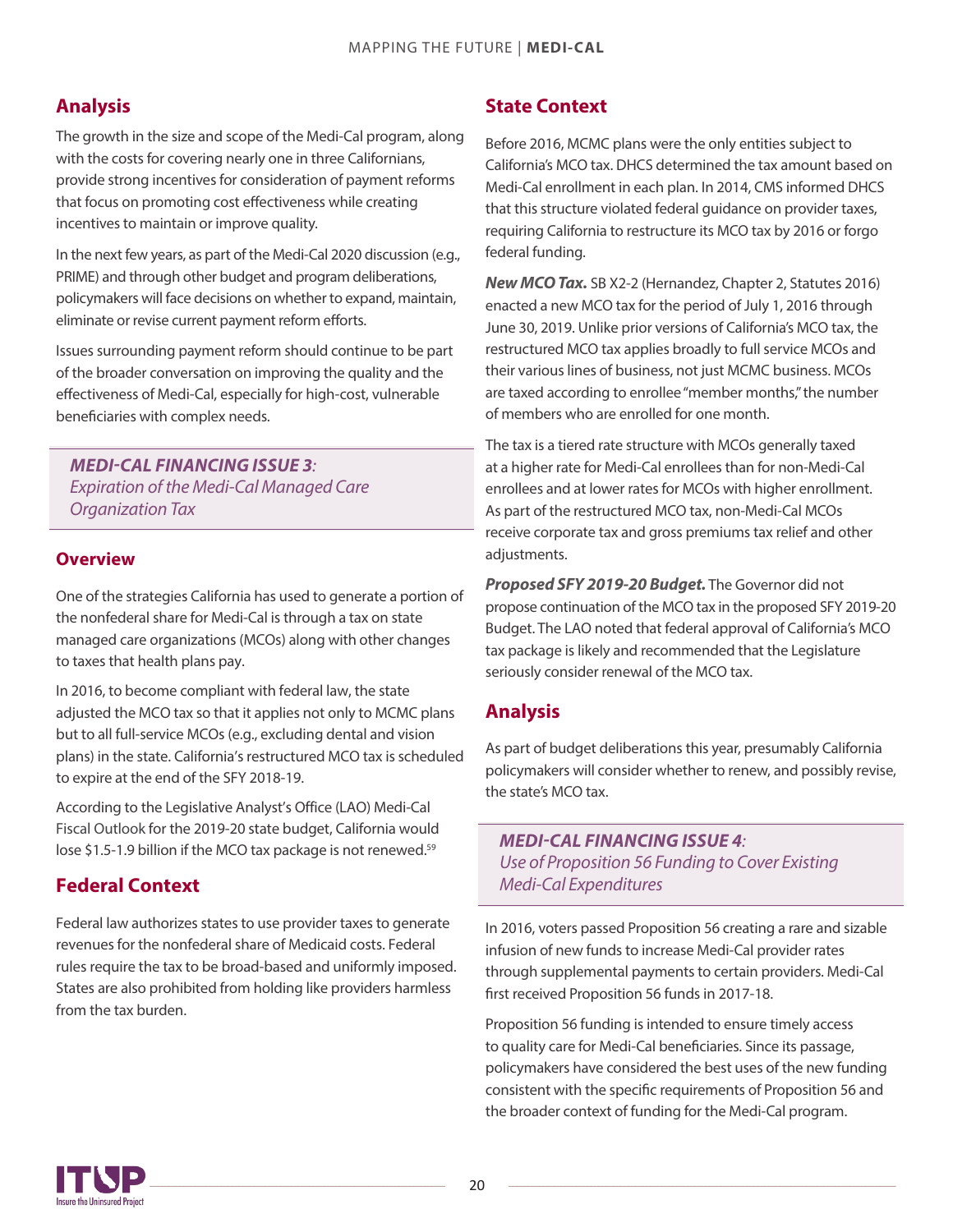## **Federal Context**

CMS has expressed concerns regarding whether California's low Medi-Cal provider payments hamper provider participation. These concerns were translated into a required assessment of network adequacy in the Medi-Cal 2020 Waiver Special Terms and Conditions.

CMS required DHCS to perform an access assessment to evaluate primary, core specialty and facility access. The Special Terms and Conditions require DHCS to compare health plan network adequacy compliance across different lines of business and to make recommendations if the assessment reveals systemic network adequacy issues. In September 2018, CMS approved the draft design for the assessment and a subcontractor for DHCS began to work on it. DHCS plans to submit the report to CMS by July 2019.

## **State Context**

In 2016, a coalition of health providers, hospitals and other health-related groups placed a tax on tobacco products on the ballot establishing a special fund to support supplemental rates for Medi-Cal providers.

The text of Proposition 56 specifies that revenues first replace lost revenues in existing state tobacco tax programs. According to the Proposition, the largest share of revenues (82 percent of the remaining Proposition 56 funds) are directed to increase funding for Medi-Cal programs and services to ensure timely access, limit specific geographic shortages of services and ensure quality care.<sup>[60](#page-26-0)</sup>

In 2017-18, the Legislature and Governor Brown reached a two-year agreement on how to use Proposition 56 funding in Medi-Cal. This agreement allocates Proposition 56 for three distinct purposes: (1) increasing Medi-Cal provider payments, (2) offsetting general fund spending for Medi-Cal cost growth and (3) creating a physician and dentist student loan repayment program in SFY 2018-19.[61](#page-26-0)

According to the LAO, in the first two years of implementation about half of the funding allocated to Medi-Cal has been used to increase Medi-Cal provider payment rates.<sup>[62](#page-26-0)</sup>

#### **Proposition 56 Funding in Medi-Cal SFY 2018-19 Budget**

| Supplemental Medi-Cal/Denti-Cal<br><b>Provider Payments</b>       | \$786.7 Million |
|-------------------------------------------------------------------|-----------------|
| <b>Managed Care Rate Increases</b>                                | \$34.6 Million  |
| Loan Assistance for new Medi-Cal<br><b>Physicians and Dentist</b> | \$220 Million   |
| Medi-Cal Expenditures for Existing<br>Service Levels              | \$217.7 Million |
| <b>Total Special Fund Amount</b>                                  | \$1.3 Billion   |

Source: California Department of Finance, 2018-19 State Budget: Enacted Budget Summary Health and Human Services, June 27, 2018.

*Proposed SFY 2019-20 Budget.* Governor Newsom's proposed budget continues to dedicate Proposition 56 funds to supplemental payments and rate increases for certain Medi-Cal providers. The budget also proposes to make most of the provider payment increases permanent and ongoing.

The Administration proposes three new programs using Proposition 56 funds:

- A Value-Based Payment Program with incentives for MCMC plans to meet specific metrics in management of chronic diseases, prenatal/post-partum care and behavioral health integration, with the stated goal of improving care for certain high-need high-cost populations (\$360 million including \$180 million in Proposition 56 funds.)
- **IF** Increase early developmental screening, and trauma screening for all children ages 0-21 and for adults enrolled in the full-scope Medi-Cal program (\$105 million including \$52.5 million in Proposition 56 funds).
- Additional \$50 million in Proposition 56 funding for Medi-Cal family planning services. The budget estimates that the new state funding could yield as much as \$500 million in total funds as a result of enhanced federal Medicaid match for family planning services.

## **Analysis**

Early in the state's implementation of Proposition 56 there were questions and some controversy as to how the revenues would be allocated, particularly for general support of existing Medi-Cal program costs.

However, the SFY 2019-20 budget assumes \$2.3 billion in decreased expenditures in Medi-Cal compared to the 2018 Budget Act.<sup>63</sup> With decreased expenditures projected, the state had no reason to allocate Proposition 56 funds to support Medi-Cal program "cost growth."

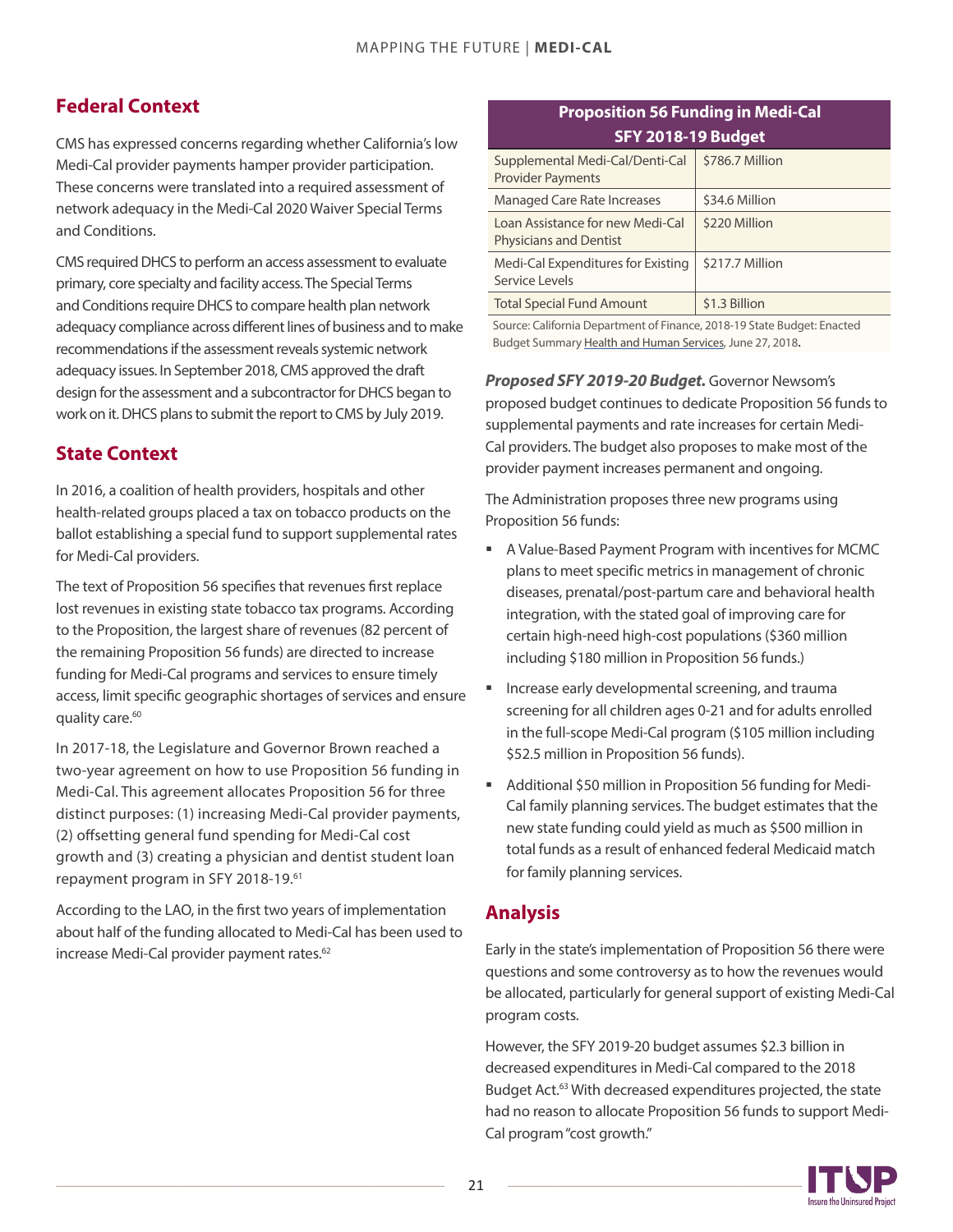The Governor's Budget would eliminate the general fund offset of Medi-Cal costs with Proposition 56 and proposes to expand and make permanent provider-focused payments and programs. During state budget deliberations, the Legislature will be scrutinizing the proposed new programs and considering whether the increased funding for provider payments is sustainable over the long run. This is important because tobacco tax revenues decline over time.

*MEDI-CAL FINANCING ISSUE 5: Medi*caid *Managed Care Rule: Rate Setting and Provider Payments*

#### **Overview**

The MMCR revised federal standards relating to the development of capitation rates for managed care plans and clarified state authority to implement performance-based payment methods in managed care contracts. The MMCR also included specific provisions requiring states to change the structure of payments passed through managed care plans to specific providers.

The MMCR maintains the requirement that states pay actuarially sound rates to health plans. The MMCR defines actuarially sound rates as rates projected to provide for all reasonable, appropriate and attainable costs required under the terms of the contract. Rates must be developed using specific standards in the MMCR and be approved by CMS.

## **Federal Context**

The 2016 MMCR invalidates certain state directed provider payment structures made through managed care plans and allows states to phase-out noncompliant structures over a specified timeframe.

The MMCR allows states to make "directed payments" to specific providers but phases out the more general approach of "passthroughs" to managed care plans not tied to the provision of services in the contract.

States that transition noncompliant payment structures to allowable directed payments must still ensure that rates paid to plans, including allowable directed payments, are actuarially sound. States must seek approval from CMS for the supplemental payment structure as well as specific managed care plan and provider rates once developed by the state.

The MMCR outlines four allowable directed payment provisions:

- 1. Value-based purchasing models, such as pay-forperformance arrangements;
- 2. Delivery system reform and/or performance improvement initiatives;
- 3. Minimum or maximum fee schedules for network providers that provide specific services under the contract; or
- 4. Uniform dollar or percentage increases for network providers that provide specific services under the contract.

*Proposed Revisions to the MMCR*. Recently, CMS issued proposed revisions to the MMCR, including some changes to state directed provider payment provisions. Among other changes, the proposed revision adds another allowable directed payment method for states:

5. Adopt a cost-based rate, Medicare equivalent rate, commercial rate or other market-based rate for network providers that provide a service under the contract.

## **State Context**

Some states, including California, use various payment structures, including provider fees, to finance supplemental provider payments that are passed through managed care plans to providers.

Prior to the MMCR, California's supplemental payment and pass-through programs generally distributed funds to providers based on the total revenues available (e.g. revenues from a provider fee) with a fixed formula in statute typically based on historical utilization for a base year.

The changes in the MMCR necessitated that DHCS gradually revise existing pass-through payments to comply with the new standards for directed provider payments. The MMCR requires, among other things, that directed supplemental payments be based on actual utilization of services through contracted network providers rather than a historical point-in-time baseline.

Since the passage of the MMCR, DHCS worked with MCMC plans and affected stakeholders to revise state-directed provider payments to comply with the new standards. As of this writing, DHCS has restructured or implemented directed payments for public hospitals, private hospitals, physicians and dental services.

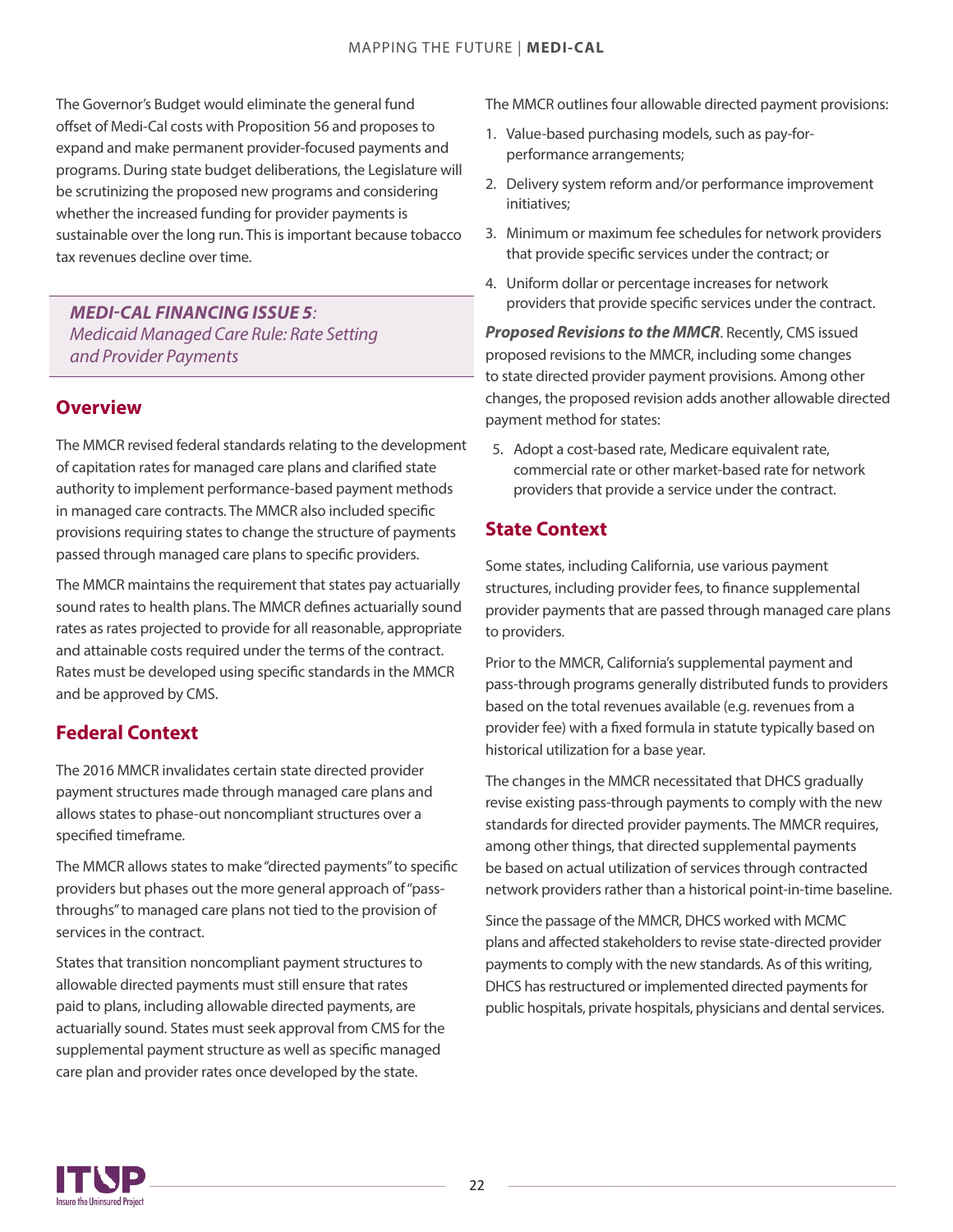<span id="page-22-0"></span>The Hospital Quality Assurance Fee (HQAF), a fee on certain general acute care hospitals, is used, for the most part, as the nonfederal share of supplemental Medi-Cal payments to eligible hospitals for inpatient and outpatient services. The HQAF expires in state law on June 30, 2019 and the state will need to make changes to the program to gradually phase in the MMCR requirements.

## **Analysis**

The implications of the MMCR affecting supplemental provider payments are still unfolding.

California received CMS approval for the restructured supplemental payment programs described above. However, the state is still in the process of securing CMS approval for the resulting contract and MCMC plan rate changes, with approvals still pending as far back as the 2016-17 fiscal year for some of the programs.

The revised payment structures present some risks since MCMC plan rates must be set based on projected utilization but the MCMC plans will have to make the payments to network providers based on actual utilization. MCMC plans could experience shortfalls or surpluses depending on how actual utilization compares to the projections.

In addition, the state, MCMC plans and providers are still working through the challenges of developing the data systems necessary to administer the supplemental payments. The state draws down the federal matching funds based on the revenues raised but the distribution of the payments must be based on encounter data provided by contracted providers to MCMC plans.

For each provider category, the restructured payment programs also incorporate separate guidelines or performance metrics linked to whether the providers receive the supplemental payments.

Going forward, the new federal rules will control the types of payments the state can negotiate with MCMC plans and providers, as well as potentially limit the total amount of federal funds the state can receive using the directed payment approach.

# IV. The Future of Medi-Cal

The Medi-Cal program has grown substantially in recent years, so that nearly one in three Californians rely on the program for some or all of their health care. As such, Medi-Cal will continue to be at the center of California's efforts to advance universal coverage and explore broader health system improvement.

California policymakers are considering state-level proposals to improve health care and coverage, from incremental coverage expansions for the remaining uninsured to large-scale system change, such as enactment of a state single payer program. In addition, as outlined in this report, in the next several years, the Medi-Cal program is facing multiple deadlines affecting program financing as well as program design challenges.

California is in the process of administering and refining multiple special programs and strategies to improve care and service coordination for Medi-Cal beneficiaries. The state is also developing and refining new payment methods for MCMC plans and providers, in response to new federal restrictions and to accomplish specific program and fiscal goals.

Federal officials have signaled for some time their intention to limit the strategies states use to secure the nonfederal share of Medicaid costs. California continues to rely heavily on non-state general fund revenues, such as provider fees, but is having to reconsider how those programs are structured and whether they are sustainable over the long-run.

The challenges and opportunities facing the Medi-Cal program reflect the broader issues affecting health care and coverage in the state. More than ever before, how the state organizes, manages, funds and improves the Medi-Cal program will have lasting impacts on health care for all state residents, especially for those with complex physical health, mental health and addiction treatment needs.

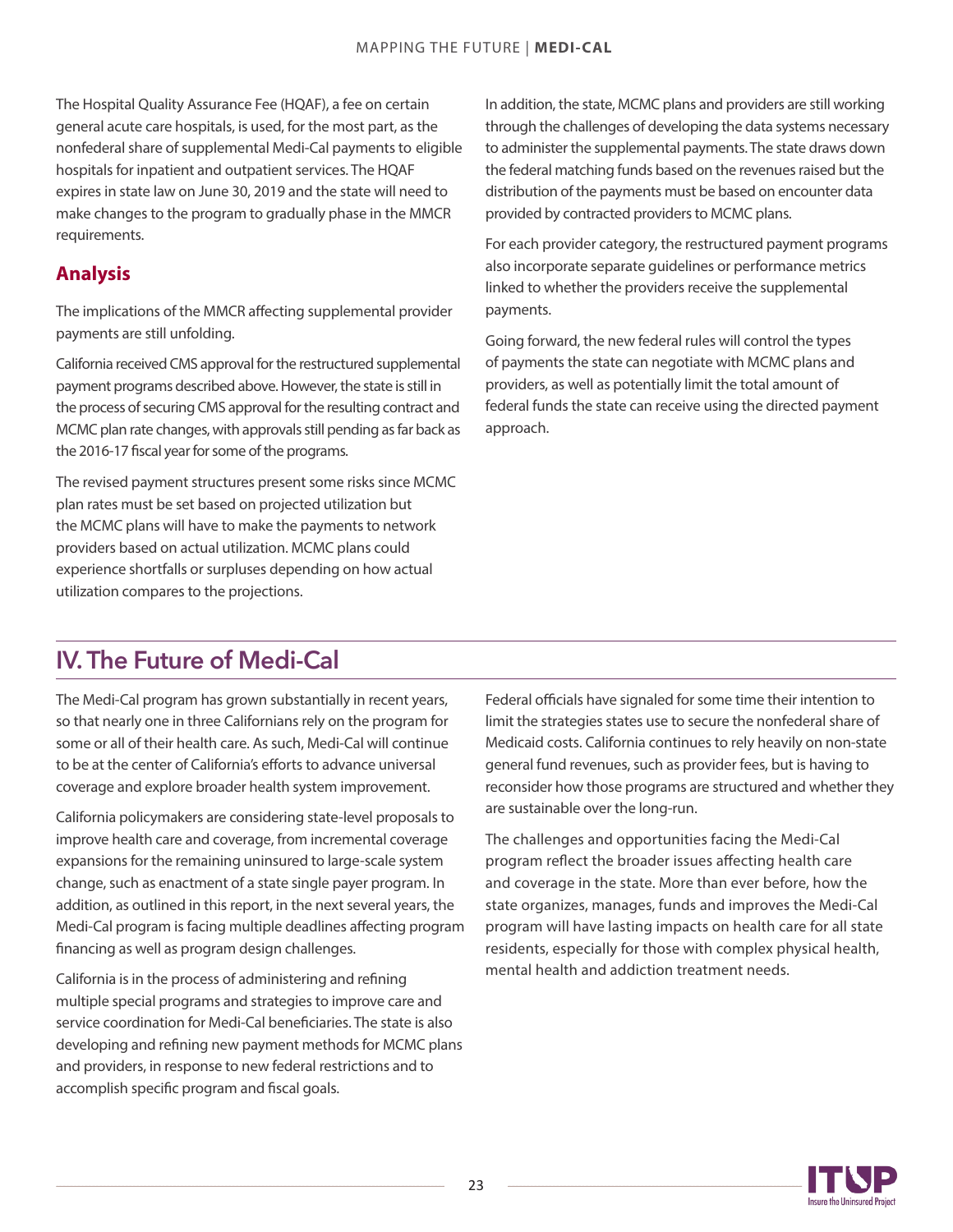# Appendix A. California's Final Network Adequacy Standards for Medi-Cal

| <b>California's Final Network Adequacy Standards</b>                   |                                                                                                                                                                                                                                                                                                                                                                                                                                                                                                                                            |                                                                                                                                                                                                                                                                                                |  |
|------------------------------------------------------------------------|--------------------------------------------------------------------------------------------------------------------------------------------------------------------------------------------------------------------------------------------------------------------------------------------------------------------------------------------------------------------------------------------------------------------------------------------------------------------------------------------------------------------------------------------|------------------------------------------------------------------------------------------------------------------------------------------------------------------------------------------------------------------------------------------------------------------------------------------------|--|
| <b>Provider Type</b>                                                   | <b>Time and Distance</b>                                                                                                                                                                                                                                                                                                                                                                                                                                                                                                                   | <b>Timely Access for Non-Urgent Appointments</b>                                                                                                                                                                                                                                               |  |
| <b>Primary Care</b><br>(Adult and Pediatric)                           | 10 miles or 30 minutes from the beneficiary's<br>residence                                                                                                                                                                                                                                                                                                                                                                                                                                                                                 | Within 10 business days to appointment from<br>request                                                                                                                                                                                                                                         |  |
| <b>Specialty Care</b><br>(Adult and Pediatric)                         | Based on county population density as follows:<br>Rural Counties: 60 miles or 90 minutes from the<br>beneficiary's residence<br>Small Counties: 45 miles or 75 minutes from the<br>beneficiary's residence<br>Medium Counties: 30 miles or 60 minutes from the<br>beneficiary's residence<br>Large Counties: 15 miles or 30 minutes from the<br>beneficiary's residence                                                                                                                                                                    | Within 15 business days to appointment from<br>request                                                                                                                                                                                                                                         |  |
| Obstetrics/<br><b>Gynecology</b><br>(OB/GYN)                           | Primary Care or Specialty Care standards as<br>determined by beneficiary access to OB/GYN<br>provider as primary care or specialist services<br>Primary Care: 10 miles or 30 minutes from the<br>beneficiary's residence<br>Specialty Care is based on county population<br>density as follows:<br>Rural Counties: 60 miles or 90 minutes from the<br>beneficiary's residence<br>Small Counties: 45 miles or 75 minutes from the<br>beneficiary's residence<br>Medium Counties: 30 miles or 60 minutes from the<br>beneficiary's residence | Primary Care or Specialty Care standards as<br>determined by beneficiary access to OB/GYN<br>provider as primary care or specialist services<br>Primary Care: Within 10 business days to<br>appointment from request<br>Specialty Care: Within 15 business days to<br>appointment from request |  |
| <b>Hospitals</b>                                                       | 15 miles or 30 minutes from beneficiary's<br>residence                                                                                                                                                                                                                                                                                                                                                                                                                                                                                     |                                                                                                                                                                                                                                                                                                |  |
| <b>Mental health</b><br>(non-psychiatry)<br><b>Outpatient Services</b> | Based on county population density as follows:<br>Rural Counties: 60 miles or 90 minutes from the<br>beneficiary's residence<br>Small Counties: 45 miles or 75 minutes from the<br>beneficiary's residence<br>Medium Counties: 30 miles or 60 minutes from the<br>beneficiary's residence<br>Large Counties: 15 miles or 30 minutes from the<br>beneficiary's residence                                                                                                                                                                    | Within 10 business days to appointment from<br>request                                                                                                                                                                                                                                         |  |

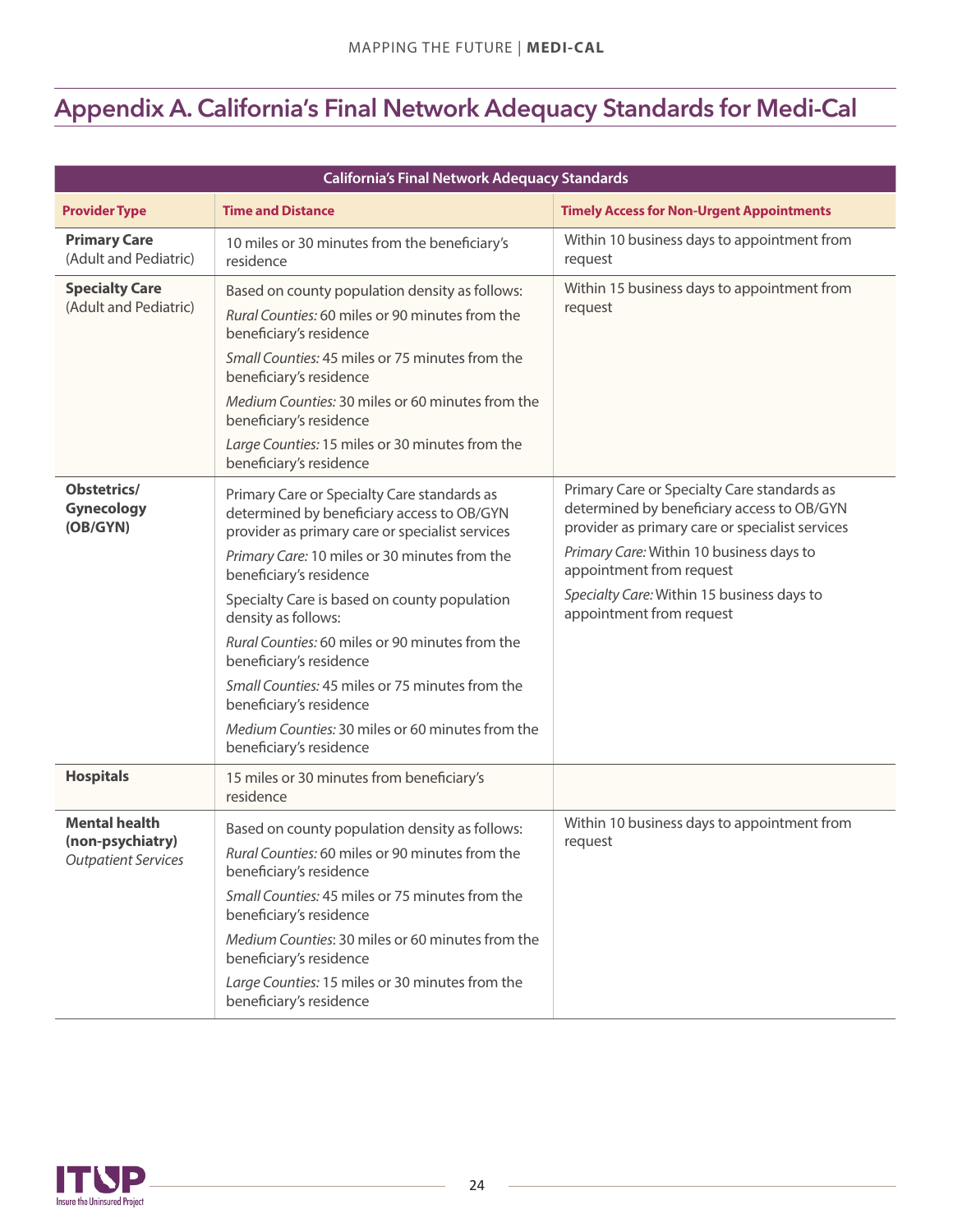| <b>California's Final Network Adequacy Standards</b>                                                 |                                                                                                                                                                                                                                                                                                                                                                         |                                                                                                                                                                                                                                                                       |  |
|------------------------------------------------------------------------------------------------------|-------------------------------------------------------------------------------------------------------------------------------------------------------------------------------------------------------------------------------------------------------------------------------------------------------------------------------------------------------------------------|-----------------------------------------------------------------------------------------------------------------------------------------------------------------------------------------------------------------------------------------------------------------------|--|
| <b>Provider Type</b>                                                                                 | <b>Time and Distance</b>                                                                                                                                                                                                                                                                                                                                                | <b>Timely Access for Non-Urgent Appointments</b>                                                                                                                                                                                                                      |  |
| <b>Substance Use</b><br><b>Disorder</b><br><b>Outpatient Services</b>                                | Based on county population density as follows:<br>Rural Counties: 60 miles or 90 minutes from the<br>beneficiary's residence<br>Small Counties: 60 miles or 90 minutes from the<br>beneficiary's residence<br>Medium Counties: 30 miles or 60 minutes from the<br>beneficiary's residence<br>Large Counties: 15 miles or 30 minutes from the<br>beneficiary's residence | Within 10 business days to appointment from<br>request                                                                                                                                                                                                                |  |
| <b>Substance Use</b><br><b>Disorder</b><br><b>Opioid Treatment</b><br>Programs                       | Based on county population density as follows:<br>Rural Counties: 60 miles or 90 minutes from the<br>beneficiary's residence<br>Small Counties: 45 miles or 75 minutes from the<br>beneficiary's residence<br>Medium Counties: 30 miles or 60 minutes from the<br>beneficiary's residence<br>Large Counties: 15 miles or 30 minutes from the<br>beneficiary's residence | Within 3 business days to appointment from<br>request                                                                                                                                                                                                                 |  |
| <b>Pharmacy</b>                                                                                      | 10 miles or 30 minutes from beneficiary's<br>residence                                                                                                                                                                                                                                                                                                                  | Request for prior authorization made via<br>telecommunication: 24 hours<br>Dispensing of at least a 72- hour supply of a<br>covered outpatient drug in an emergency situation                                                                                         |  |
| <b>Pediatric Dental</b>                                                                              | 10 miles or 30 minutes from beneficiary's<br>residence                                                                                                                                                                                                                                                                                                                  | Routine appointment: Within 4 weeks to<br>appointment from the request<br>Specialist appointment: Within 30 calendar days to<br>appointment from the request                                                                                                          |  |
| <b>Long-term Services</b><br>and Supports (LTSS)<br><b>Skilled Nursing Facility</b><br>(SNF)         | None                                                                                                                                                                                                                                                                                                                                                                    | Based on county population density as follows:<br>Rural Counties: Within 14 calendar days of request<br>Small Counties: Within 14 calendar days of request<br>Medium Counties: Within 7 business days of request                                                      |  |
| <b>Long-term Services</b><br>and Supports (LTSS):<br>Intermediate Care<br>Facility (ICF)             | None                                                                                                                                                                                                                                                                                                                                                                    | Based on county population density as follows:<br>Rural Counties: Within 14 calendar days of request<br>Small Counties: Within 14 calendar days of request<br>Medium Counties: Within 7 business days of request<br>Large Counties: Within 5 business days of request |  |
| <b>Long-term Services</b><br>and Supports (LTSS):<br>Community-Based<br><b>Adult Services (CBAS)</b> | None                                                                                                                                                                                                                                                                                                                                                                    | Capacity cannot decrease in aggregate<br>statewide below April 2012 level                                                                                                                                                                                             |  |

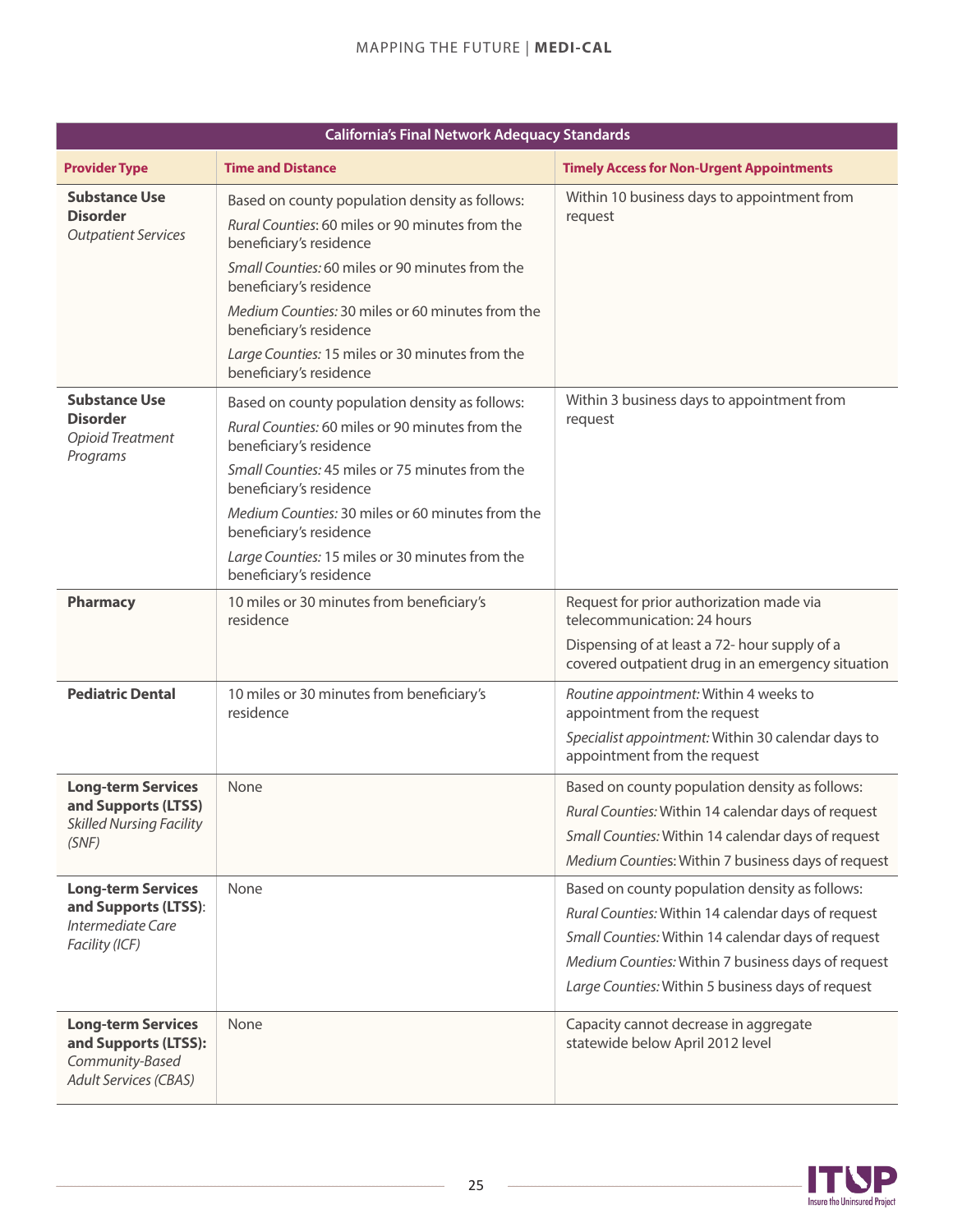## <span id="page-25-0"></span>**Notes**

- 1. UCLA, AskCHIS.
- 2. [R](#page-1-0)esearch and Analytic Studies Division (RASD), [Medi-Cal at a Glance](https://www.dhcs.ca.gov/dataandstats/statistics/Documents/Medi-Cal_at_a_Glance-July2018_ADA.pdf), Department of Health Care Services (DHCS), July 2018.
- 3. [K](#page-2-0)ristof Stremikis, "[Medi-Cal: A Program and a Population That Work](https://www.chcf.org/blog/medi-cal-program-population-work/)," California Health Care Foundation, January 17, 2018.
- 4. [K](#page-2-0)ristof Stremikis, "Medi-Cal: A Program and a Population That Work."
- 5. [Je](#page-2-0)n Joynt, ["Maternity Care in California: Delivering](https://www.chcf.org/publication/maternity-care-in-california-delivering-the-data/) the Data," California Health Care Foundation, June 28, 2016.
- 6. [Ce](#page-2-0)nters for Medicare and [Medicaid](https://www.medicaid.gov/medicaid/benefits/list-of-benefits/index.html) Services (CMS), List of Medicaid Benefits, Medicaid.gov, obtained online January 2018.
- 7. [K](#page-2-0)aiser Family Foundation, Medicaid and CHIP [Income Eligibility Limits for](https://www.kff.org/health-reform/state-indicator/medicaid-and-chip-income-eligibility-limits-for-children-as-a-percent-of-the-federal-poverty-level/?currentTimeframe=0&sortModel=%7B%22colId%22:%22Location%22,%22sort%22:%22asc%22%7D) [Children as a Percent of the Federal Poverty Level](https://www.kff.org/health-reform/state-indicator/medicaid-and-chip-income-eligibility-limits-for-children-as-a-percent-of-the-federal-poverty-level/?currentTimeframe=0&sortModel=%7B%22colId%22:%22Location%22,%22sort%22:%22asc%22%7D), State Health Facts, January 1, 2018.
- 8. [K](#page-2-0)aiser Family Foundation, [Custom State Reports](https://www.kff.org/statedata/custom-state-report/) Enhanced Federal Medical Assistance Percentage (FMAP) for CHIP, obtained on January 23, 2019.
- 9. [R](#page-2-0)ASD, "Medi-Cal's Children's Health Insurance Program Population," DHCS, October 2017.
- 10. [R](#page-2-0)ASD, "[Medi-Cal's Children's Health Insurance Program Population."](https://www.dhcs.ca.gov/dataandstats/statistics/Documents/CHIP_Paper_FINAL-ADA.pdf)
- 11. [Ma](#page-3-0)rgaret Tatar, Julia Paradise, and Rachel Garfield, ["Medi-Cal Managed Care:](https://www.kff.org/report-section/medi-cal-managed-care-an-overview-and-key-issues-issue-brief/) [An Overview and Key Issues,"](https://www.kff.org/report-section/medi-cal-managed-care-an-overview-and-key-issues-issue-brief/) March 2, 2016.
- 12. [Insure the Uninsured Project \(ITUP\),](http://www.itup.org/exploring-public-options-california/) "Exploring Public Options in California," March 2018.
- 13. [I](#page-3-0)TUP, Health Policy Essentials; "[California's Health Care Safety Net,](http://www.itup.org/californias-health-care-safety-net/)" June 2018.
- 14. [DH](#page-3-0)CS, [MCMC Enrollment Report](https://www.dhcs.ca.gov/dataandstats/reports/Documents/MMCD_Enrollment_Reports/MMCEnrollRptDec2018.pdf) December 2018, January 2, 2019.
- 15. [DH](#page-4-0)CS, [California Children's Services: Program Overview](https://www.dhcs.ca.gov/services/ccs/Pages/ProgramOverview.aspx), obtained online January 2019.
- 16. [G](#page-4-0)overnor Gavin Newsom, [Executive Order N-01-19,](https://www.gov.ca.gov/wp-content/uploads/2019/01/EO-N-01-19-Attested-01.07.19.pdf) January 7, 2019.
- 17. [DH](#page-5-0)CS, [Medi-Cal November 2018 Local Assistance Estimate,](https://www.dhcs.ca.gov/dataandstats/reports/mcestimates/Documents/2018_November_Estimate/N1899_Medi-Cal_Local_Assistance_Estimate.pdf) December 21, 2018.
- 18. [DH](#page-5-0)CS, Medi-Cal November 2018 Local Assistance Estimate.
- 19. [Ka](#page-5-0)iser Family Foundation, [State Health Facts: Enhanced Federal Medical](https://www.kff.org/other/state-indicator/enhanced-federal-matching-rate-chip/?currentTimeframe=1&sortModel=%7B%22colId%22:%22Location%22,%22sort%22:%22asc%22%7D) [Assistance Percentage \(FMAP\) for CHIP.](https://www.kff.org/other/state-indicator/enhanced-federal-matching-rate-chip/?currentTimeframe=1&sortModel=%7B%22colId%22:%22Location%22,%22sort%22:%22asc%22%7D)
- 20. [DH](#page-5-0)CS, Medi-Cal November 2018 Local Assistance Estimate.
- 21. [DH](#page-5-0)CS, [Medi-Cal Managed Care Rate Development Overview,](https://www.dmhc.ca.gov/Portals/0/AbouttheDMHC/FSSB/meetings/20150617/MediCal.pdf) June 2015.
- 22. [S](#page-5-0)tephen Zuckerman and Aimee Williams, ["Medi-Cal Physician and Dentist](https://www.chcf.org/publication/medi-cal-physician-and-dentist-fees-a-comparison-to-other-medicaid-programs-and-medicare/)  [Fees: A Comparison to Other](https://www.chcf.org/publication/medi-cal-physician-and-dentist-fees-a-comparison-to-other-medicaid-programs-and-medicare/) Medicaid Programs and Medicare," California [He](#page-5-0)alth Care Foundation, April 28, 2009.
- 23. Margaret Tatar, Julia Paradise, and Rachel Garfield, "Medi-Cal Managed Care: An Overview and Key Issues," March 2, 2016.
- 24. California Department of Finance (DoF), E-4 Population Estimates for Cities, Counties, and the State, 2011-2018 with 2010 Census Benchmark, January 1, 2014. Estimate of California's population was 38,568,628 residents. Estimate of Medi-Cal enrollment in the DHCS May Medi-Cal Estimate for state fiscal year 2013-14 was 9,687,700 beneficiaries, or 25 percent of California's total population.
- 25. RASD, Medi-Cal at a Glance.
- 26. Dietz, Lucia, Roby, Jacobs, Rasmussen, Chen, Graham-Squire, Watson, Perry, and Kominski, "California's Health Coverage Gains to Erode Without Further State Action," November 27, 2018.
- 27. Assembly Appropriations Committee analysis of AB 2430, as introduced February 14, 2018, posted online May 21, 2018.
- 28. [42](#page-8-0) U.S. Code §1396a(a)(10)(A)(ii)(X); §1396a(m).
- 29. [C](#page-8-0)alifornia Welfare and Institutions Code §14007.5.
- 30. DHCS[,](#page-8-0) [Deferred Action for Childhood Arrivals \(DACA\) Rescission,](https://www.dhcs.ca.gov/formsandpubs/publications/Pages/Deferred-Action-for-Childhood-Arrivals-FAQ.aspx) obtained online March 2019.
- 31. [Le](#page-8-0)gislative Analyst's Office (LA0), "Estimating the [Cost of Expanding Full-Scope](https://lao.ca.gov/Publications/Report/3827) [Medi-Cal Coverage to Undocumented Adults](https://lao.ca.gov/Publications/Report/3827)," May 2018.
- 32. [LA](#page-8-0)O, "Estimating the Costs of Expanding Full-Scope Medi-Cal Coverage."
- 33. [As](#page-8-0)sembly Budget Committee, [Subcommittee Report: 2018-19 Budget](https://abgt.assembly.ca.gov/sites/abgt.assembly.ca.gov/files/2018-19%20Subcommittee%20Report.pdf), May 28, 2018.
- 34. [IT](#page-9-0)UP,["California Strategies: Covering California's Remaining Uninsured and](http://www.itup.org/wp-content/uploads/2018/10/ITUP_CAStrategies_Oct2018.pdf) [Improving Affordability,"](http://www.itup.org/wp-content/uploads/2018/10/ITUP_CAStrategies_Oct2018.pdf)updated October 2018.
- 35. [IT](#page-9-0)UP,["Comments on Proposed Regulation Inadmissibility on Public Charge](http://www.itup.org/wp-content/uploads/2018/12/FINAL-Public-Charge-Comments_12.4.18.pdf) [Grounds,](http://www.itup.org/wp-content/uploads/2018/12/FINAL-Public-Charge-Comments_12.4.18.pdf)" December 4, 2018.
- 36. [R](#page-9-0)ealignment provides dedicated revenues to (a portion of state sales taxes and Vehicle Licensing Fees) as part of the 1991 agreement to shift responsibility for specific health and social services programs from the state to the counties. State legislation adjusted the terms of realignment in 2011 and again in 2013.
- 37. [K](#page-9-0)im Lewis and Abbi Coursolle, ["Mental Health Services in Medi-Cal,"](https://healthlaw.org/resource/issue-brief-mental-health-services-in-medi-cal/) National Health Law Program, January 12, 2017.
- 38. [D](#page-11-0)HCS, "[Compliance Assurance Report: 2018 Annual Network Certification](https://www.dhcs.ca.gov/formsandpubs/Documents/AssuranceofComplianceReportMCP.pdf)," June 2018.
- 39. DHCS, [Medi-Cal Managed Care Advisory Group Meeting,](https://www.dhcs.ca.gov/services/Documents/MCAG/121318MCAGPPt.pdf) December 13, 2018.
- 40. DHCS[, "Assurance of Compliance: Network Certifications of Drug Medi-Cal](https://www.dhcs.ca.gov/formsandpubs/Documents/DMC-ODSNetworkCertificationSummary06262018.pdf) [Organized Delivery System Plans](https://www.dhcs.ca.gov/formsandpubs/Documents/DMC-ODSNetworkCertificationSummary06262018.pdf),"June 2018.
- 41. [Assembly Bill 205](http://leginfo.legislature.ca.gov/faces/billNavClient.xhtml?bill_id=201720180AB205) (Wood, Chapter 738, Statutes of 2017).
- 42. DHCS, Medi-Cal Managed Care Advisory Group Meeting.
- 43. DHCS, [HHP Implementation Schedule,](https://www.dhcs.ca.gov/services/Documents/MCQMD/HHP_Implementation_Schedule_1.22.19.pdf) January 22, 2019.
- 44. LAO, "The 2017-18 Budget: [The Coordinated Care Initiative: A Critical Juncture,](https://lao.ca.gov/reports/2017/3585/coordinated-care-022717.pdf)" February 2017.
- 45. California Welfare and Institutions Code Section 14186(b)(7).
- 46. DHCS, [Whole Child Model \(WCM\) Phase I Implementation,](https://www.dhcs.ca.gov/services/Documents/WCM_Phase1.pdf) Stakeholder Advisory Committee Meeting Presentation, May 17, 2018.
- 47. California Welfare and Institutions Code Section 14087.3.
- 48. California Health and Safety Code Section 1340 et seq.
- 49. Kristin Allen, "[Review of Medi-Cal Managed Care](https://www.healthmanagement.com/blog/review-medicaid-managed-care-procurement-landscape-2017/) Procurement Landscape in [2017,](https://www.healthmanagement.com/blog/review-medicaid-managed-care-procurement-landscape-2017/)"Health Management Associates, September 28, 2017.
- 50. DHCS, [Medi-Cal November 2018 Local Assistance Estimate](https://www.dhcs.ca.gov/dataandstats/reports/mcestimates/Documents/2018_November_Estimate/N1899_Medi-Cal_Local_Assistance_Estimate.pdf).
- 51. DHCS, Medi-Cal November 2018 Local Assistance Estimate.
- 52. DHCS, Medi-Cal November 2018 Local Assistance Estimate.
- 53. [National Association of State Budget Officers \(NASBO\), "2018 State](https://higherlogicdownload.s3.amazonaws.com/NASBO/9d2d2db1-c943-4f1b-b750-0fca152d64c2/UploadedImages/SER%20Archive/2018_State_Expenditure_Report_S.pdf) Expenditure Report," 2018.
- 54. NASBO,"2018 State Expenditure Report."
- 55. NASBO,"2018 State Expenditure Report."
- 56. [K](#page-15-0)athryn G. Allen, ["Intergovernmental Transfers Have Facilitated State Financing](https://www.gao.gov/new.items/d04574t.pdf) [Schemes](https://www.gao.gov/new.items/d04574t.pdf)," United States General Accounting Office, March 18, 2004.
- 57. [C](#page-17-0)enters for Medicare and Medicaid Services, SMD # [18-009 Budget Neutrality](https://www.medicaid.gov/Federal-Policy-Guidance/downloads/SMD18009.pdf) [Policies for Section 1115\(a\)](https://www.medicaid.gov/Federal-Policy-Guidance/downloads/SMD18009.pdf) Medicaid Demonstration Projects, August 22, 2018.